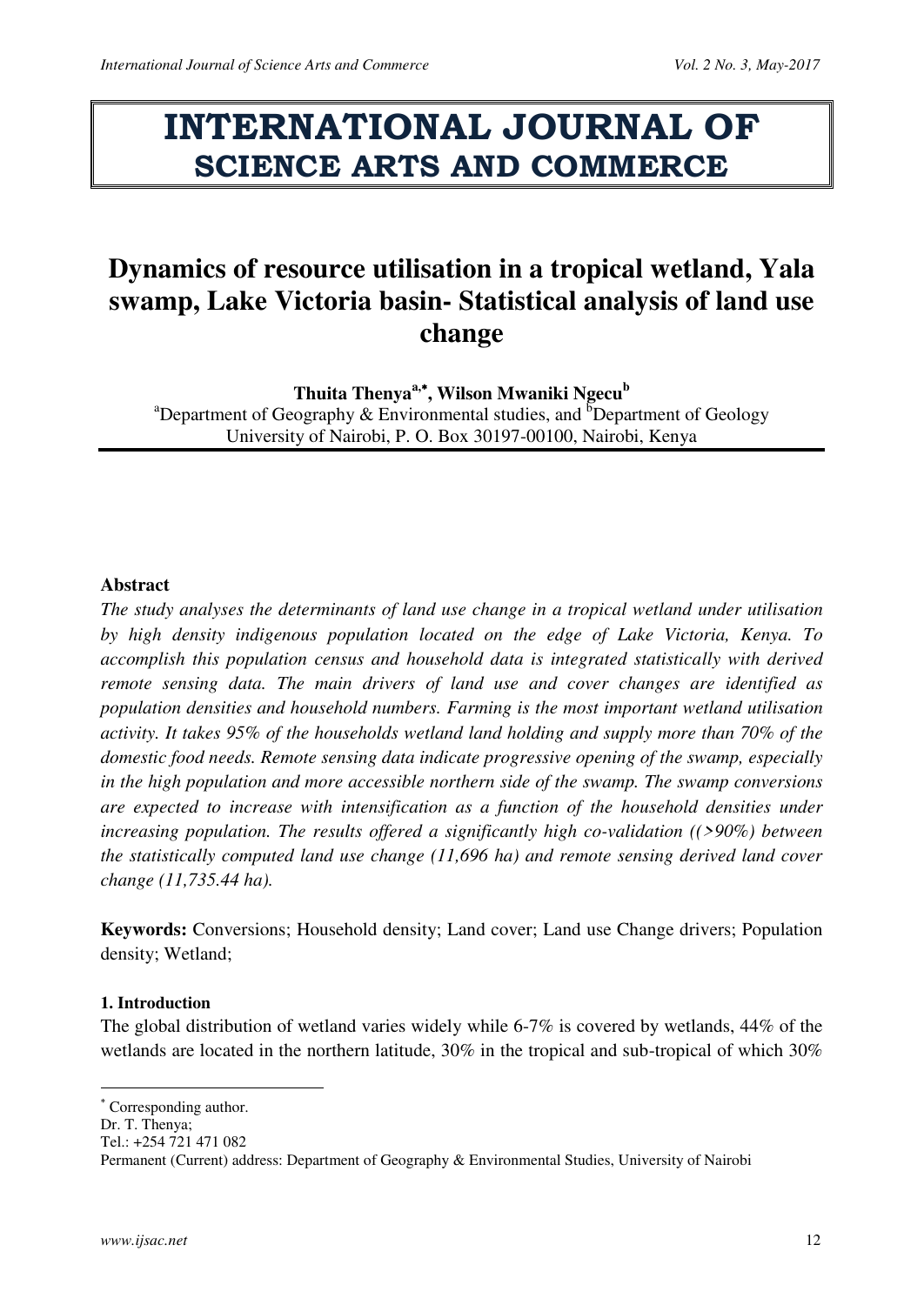occur in arid and sub-arid ecosystems (Lehner and Doll, 2004;Melton et al, 2013). Geographically, about 44 % of global wetlands occur in the high northern latitudes (OECD, 1996) where they can be influenced by permafrost controls on hydrology (Woo and Winter, 1993; Woo and Young, 2006). The remainder of global wetlands are primarily located in the tropical and subtropical humid regions; of those, about 30 % occur in arid and sub-arid areas (OECD, 1996). The major proximate cause of wetland conversion emanates from agriculture development with population and economic development providing important underlying causes (Asselen et al 2013). For example in China, Luan and Zhou (2013) notes that 90% of the Honghe National Nature Reserve Ramsar site has over 30 years period (1975-2006) been transformed into agriculture landscape. According to Asselen et al (2013), most of the global wetland losses have taken place in the northern latitude with losses as high as 80% in some places with most of these losses at the end of  $19<sup>th</sup>$  century and early  $20<sup>th</sup>$  century. In the tropics there is a steady rise in wetland lose mainly attributed to a combination of agricultural development with underlying high population growth rate and urban development (Daniels and Cumming, 2008; Verhoeven and Setter, 2010; Asselen et al, 2013; Govindaprasad and Manikandan, 2014; Nasongo et al, 2015).

The Lake Victoria Basin are very often used for agricultural activities to supply food at domestic level and raise income, which translate to wetland loss (Johnson et al., 2000; Mugo and Shikuku, 2000; Gichuki et al, 2001; Kairu, 2001; Mwita et al, 2012, Turyahabwe et al, 2013; Nasongo et al, 2015). In addition, the Lake Victoria basin is characterised by high population, which translate to high demand for natural resources including on wetlands in the basin. The allocation of some 10,000 ha in Yala swamp through leasing agreement by the government for large-scale farming will lead to reduction of available areas for farming consequently resulting in increased pressure on the remaining swamp area. Several studies have been undertaken in Lake Victoria basin on assessing land cover changes but there was no attempt to link them to land use change drivers (Otieno et al, 2001; Kwast, 2002).

Landscape changes are dependent on a complex interaction of factors combining environmental and socio-economic factors that vary from different geographical location (Bičík et al, 2015). The foundation of land use theory goes back to  $19<sup>th</sup>$  century von Thuenen (1966) using of cropping zone and distance to market as factors influencing land sue change. However, this school of thoughts that was mainly based on spatial economic does not consider biophysical and socio-economic factors affecting land use patterns. Other factors like population densities have been backed by various scientists (Boserup 1965; Binswanger and McIntire, 1987; Pingali et al, 1987). Furthermore, it is noted that several other drivers like soil fertility and policies affect land use and land cover change.

Demographic factors as main driver of land use change has received great interest from various scientist (Hardin, 1968; Stonich 1993; Brown, 1994; Rudel and Roper, 1996). The effect of demographic factor depends on geographical area particular settings, which include level of agricultural technology, society governance system on natural resources, land availability and population growth rate among others (Bičík et al, 2015; Pender, 1998; Jones, 1988; Schelhas, 1996). It is notable that among the many drivers identified population density is important is land sue and cover change research (Huigen, 2004; Govindaprasad. and Manikandan, 2014). Several studies dating back to  $19<sup>th</sup>$  century have documented that increase in agricultural activities is directly associated with increasing population demand for farming land, settlement and infrastructures development. However, most research on land use and cover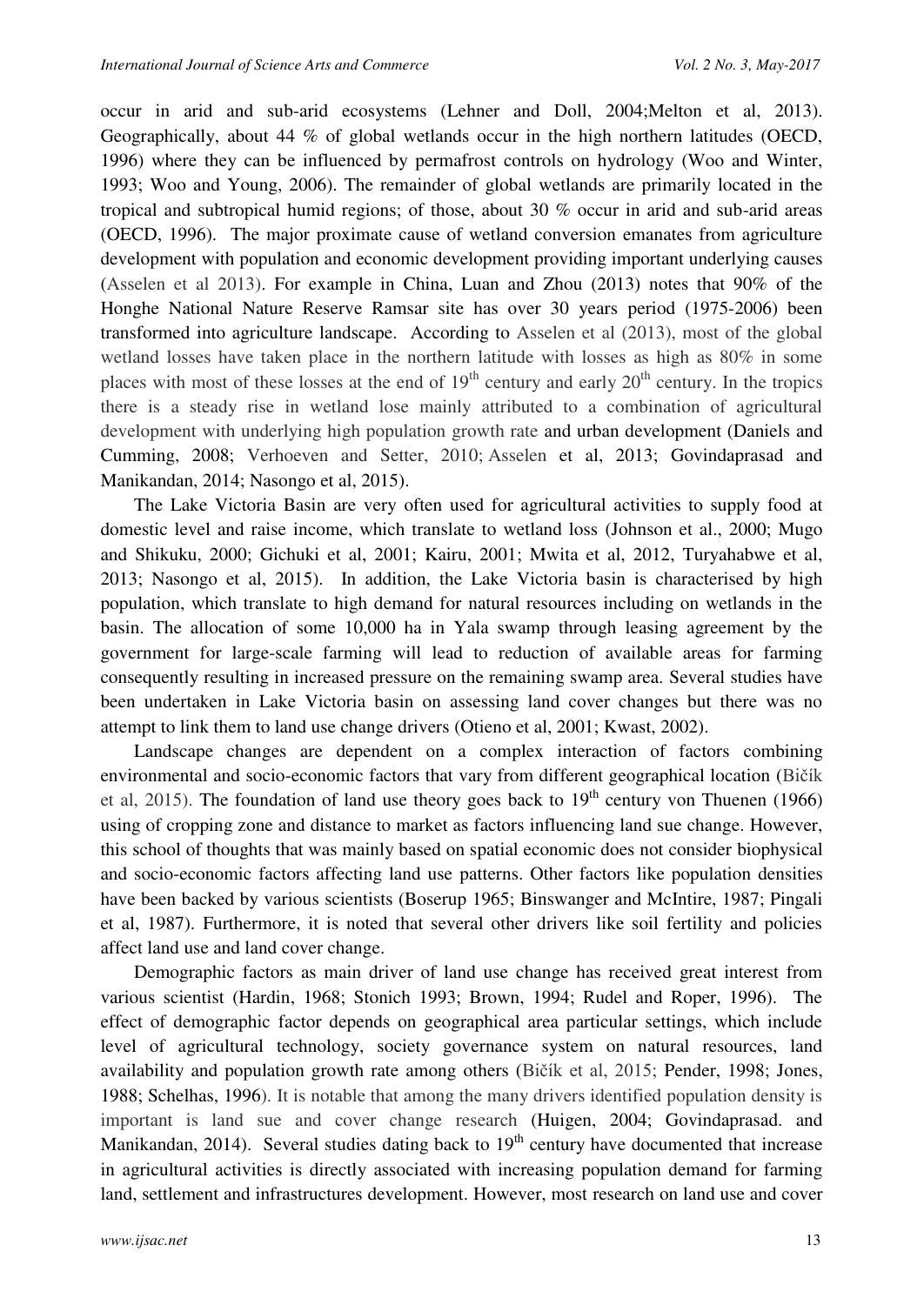changes have focussed mainly on deforestation leaving a glaring omission in wetland land cover changes. According to Reid et al *(*2004) and Younos, and Parece (2015), wetland studies have concentrated on ecological studies, utilisation and regulatory framework and their possible impacts but not on the drivers of land use and cover change.

In addition to the local drivers discussed above, other drivers include international frameworks like the international Monterey Fund (IMF) trade liberalization provisions that affect use of land at the local level. In addition, natural extreme weather events like drought and floods act as broad-scale determinants of land use change (Turner *et al.,* 1989). It is noted that all these drivers do not work in isolation but form complex interactions involving both proximate causes like agriculture and underlying factors like policies (Geist and Lambin, 2002).

According to Bičík et al (2015) land use and cover changes studies are highly interdisciplinary involving a combination of natural, spatial, remote sensing and social sciences. This is necessary and helps in uncovering the complex interaction of anthropogenic activities and natural factors that drive land-use/land-cover changes. Identification of household and remote sensed data integration scale is often a challenge, however use of administrative units have proved useful and practical in several studies as such units contains other useful data like demographic and household (Green and Sussman, 1990; Pfaff, 1996; Wood and Skole, 1998).

The objective of this paper is to analyse demographic data and their relationship with socialeconomic parameters and its influence on satellite derived land cover changes.

#### **3. Study area**

*2.1. Biophysical conditions* 

The Yala wetland is located between rivers Yala and Nzoia,  $0^0$  07' N –  $0^0$  01' S / 33<sup>0</sup> 58' – 34<sup>0</sup> 15' E (Fig. 1) in Lake Victoria basin comprising 17,500 hectares (Aloo, 2003). In terms of vegetation, the swamp is comprised of several species of cyperus including *papyrus, dives, exaltatus* and *distan.* Three lakes are located within the wetland these are Lakes Sare, Namboyo and Kanyaboli (Fig. 1), which contain some endemic fish species that are at the risk of disappearing from Lake Victoria (Njiru et al 2005, Ogello et al, 2013). In addition several species of avifauna and mammals are also found in the swamp. The Yala swamp covers both Busia and Siaya Counties and falls within the following ward, Bunyala Central, Bunyala East, Bunyala North, Bunyala South, Bunyala West in Budalangi sub-county, Busia County. Other in Siaya county, Ugenya sub county include *,* Central Alego, Khajula, South Central Alego, South West Alego, South Alego, Usonga, Central Yimbo, East Yimbo, North Yimbo and West Yimbo ward. The average population density is  $332 \text{km}^2$  according to Central Bureau of statistics, 2009.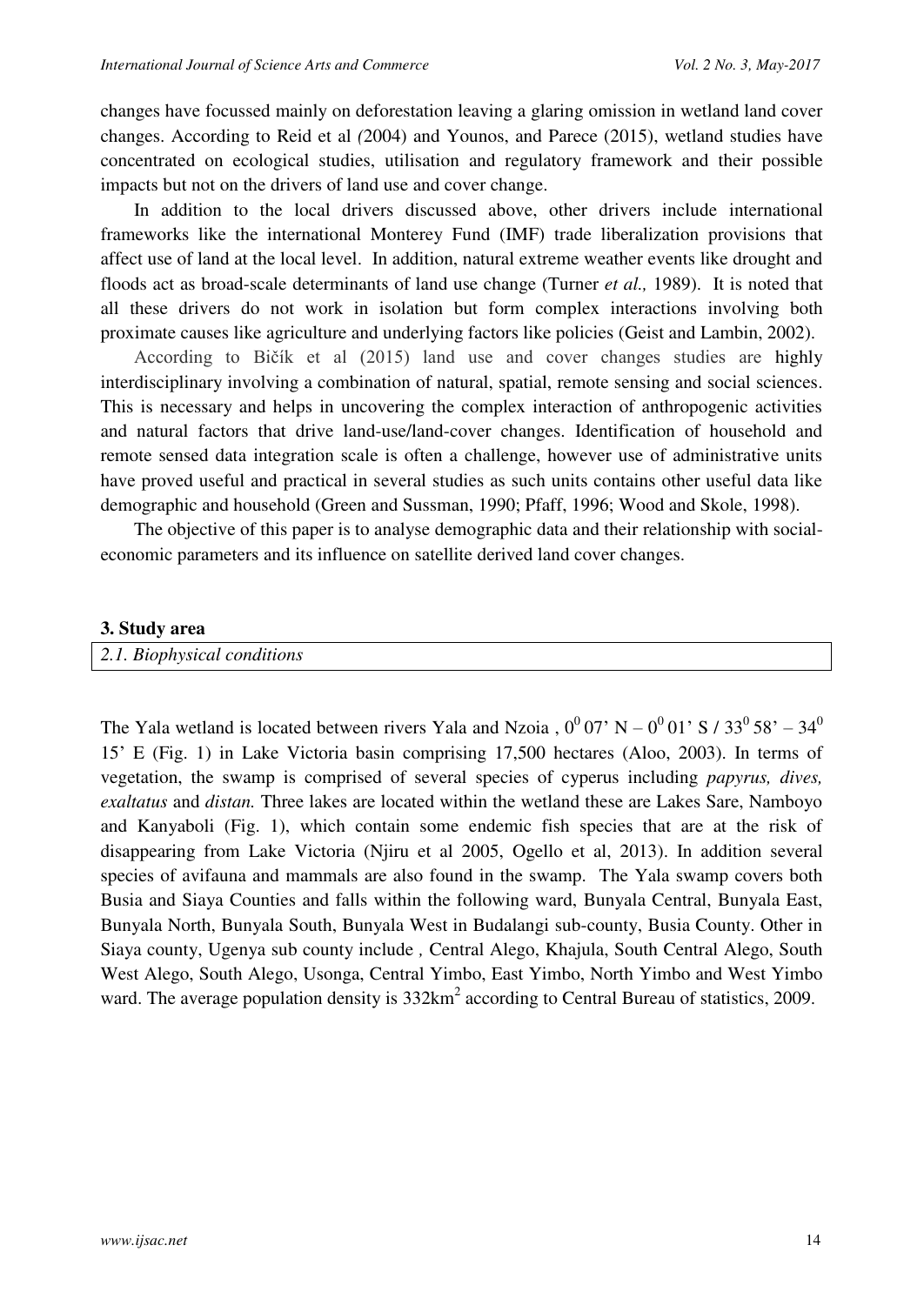

Fig. 1. Yala swamp ecosystem, associated Lakes and administrative Locations (Source: Modified from ICRAF, GIS database, 2004)

*2.2. Climate and Hydrological dynamics of Lake Victoria basin* 

The annual rainfall in LVB forms a bimodal pattern with March to April having long rains while October to November is the period of short rains (Fig. 2).The Yala/ Nzoia catchment has high precipitation in the Northern highland  $(1,800-2,000$  mm per annum) and low in the South-Western lowlands (800-1,500 mm per annum) averaging at about 760mm per annum in Lake Victoria basin.



Fig. 2. Land covers dynamics for the 1973 and the 2001*(Source: Lake Victoria Environment Management Programme)*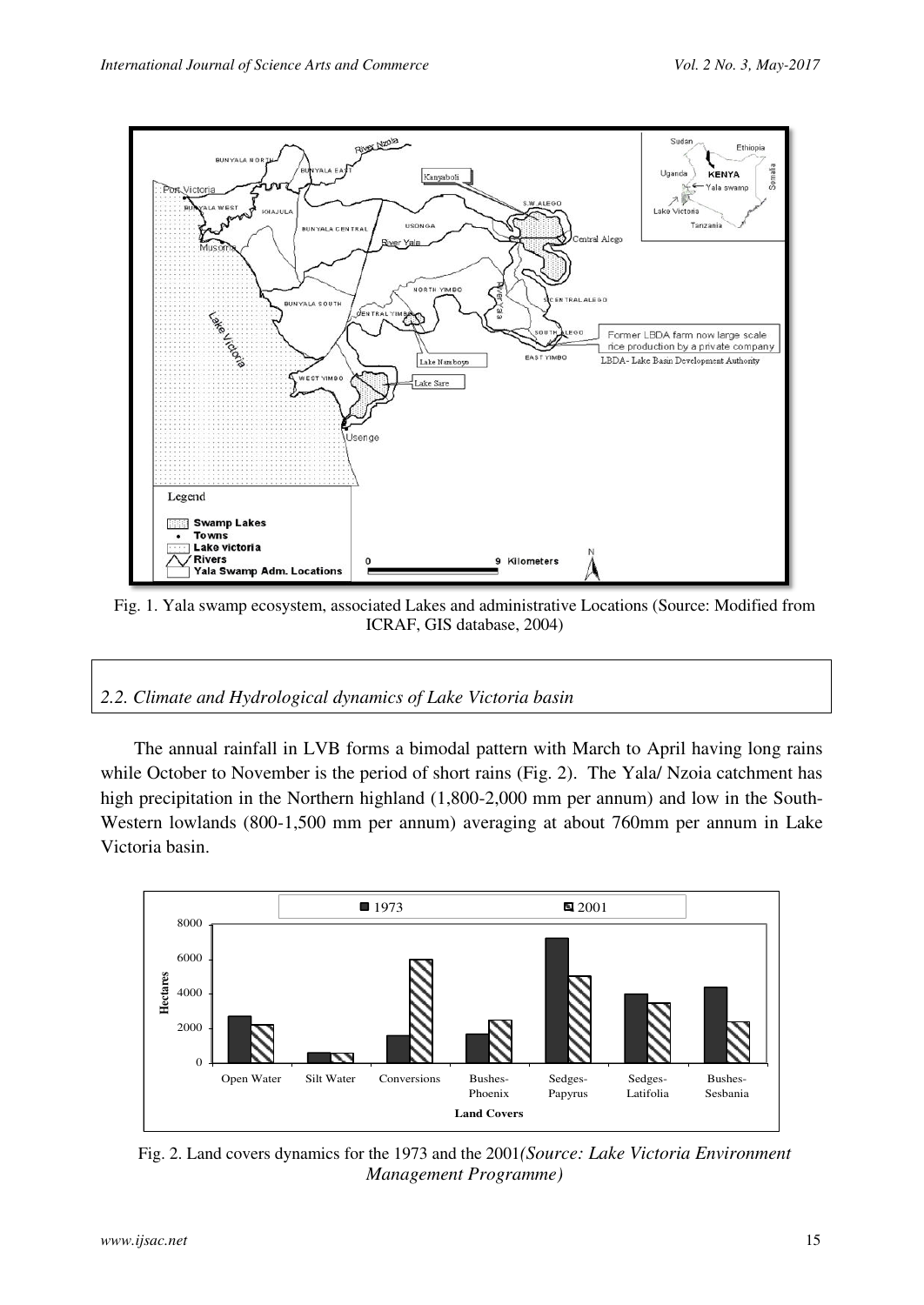This high precipitation in the catchment greatly influences the vegetation and ecological dynamics of the wetlands around LVB. However, the rivers in this basin have been experiencing increased discharge over the years due to land cover destruction in the catchment, which has been attributed to both farming and grazing activities (Sangale et al, 2001; Ogello et al, 2013).

#### 2.3. Yala swamp ecosystem historical changes and socio-economic status

 Until the mid-1960s the Yala swamp covered a total of 17,500 ha as natural swamp. Several changes has taken place as results of planned alteration, the first change took place with reclamation of 2300 hectares by the Ministry of Agriculture (MOA) in the late 1960s (Envertek Africa, 2015). The second planned reclamation of 6,000 and 9,200 hectares respectively Lake Basin Development Authority (LBDA) did not take place (Envertek Africa, 2015). However some 10,000ha were leased out for reclamation to a private company in 2002, which include the land reclaimed in early 1960s.

Demographic variables exhibit high diversity which high impacts on the wetland ecosystems in LVB. There is high population density approximately 1200 persons per  $km^2$ , which is characterised by high rural-urban migration, high poverty and high dependence on the wetlands for their livelihood (GoK, 1994; Hoekstra and Corbett, 1995; Abila, 1998; Gichuki et al., 2001; Ogello et al, 2013; Nasongo et al, 2015). Some of the uses of the wetland include macrophyte harvesting for thatching and basket making, grazing and subsistence farming, which various seasonally depending on flooding pattern (Kareri 1992; Hoekstra and Corbett, 1995; ICRAF, 2000; Mugo and Shikuku, 2000; Nasongo et al, 2015).

#### **4. Materials and methods**

#### *4.1. Remote sensing data*

In order to compare land cover changes in Yala swamp this study use Multi-spectral scanner (MSS) of 5th February 1973 and Enhanced Thematic Mapper (ETM) of 2nd February 2001. The use of the two images from, allowed temporal and spatial comparative that is often used in land use and cover change analysis (Yadav et al, 2015; Jahagirdar et al, 2016; Rawat and Kumar, 2015). Initially the two images were subjected to relative radiometric corrections and registered to each other. Thereafter in order to facilitate comparison between the two images, the year 2001 image with pixel size of 28.5 m was degraded to 1973 image pixel scale of 57m in ERDAS using the nearest neighbour resampling technique (Lillesand and Kiefer, 1987). This approach is frequently used to facilitate comparison of satellite images with different spatial resolution (Turner et al*,* 1989; Benson and Mackenzie, 1995; Wu et al, 2002; Saura, 2003).

The satellite image analysis adopted a hybrid classification procedure that combines supervised and unsupervised classification approaches thus increasing effectiveness of the classification (Kloer, 1994). Thereafter, the resulting land cover classes were subjected to post classification analysis. This included accuracy assessment using confusion (error) matrix based on the field observations and land use change matrix analysis to assess land cover transfer. The land covers generated from 2001ETM image were overlaid with the administrative Locations map and the resulting coverage was used to compute spatial data like swamp Location area and accessible area in the swamp.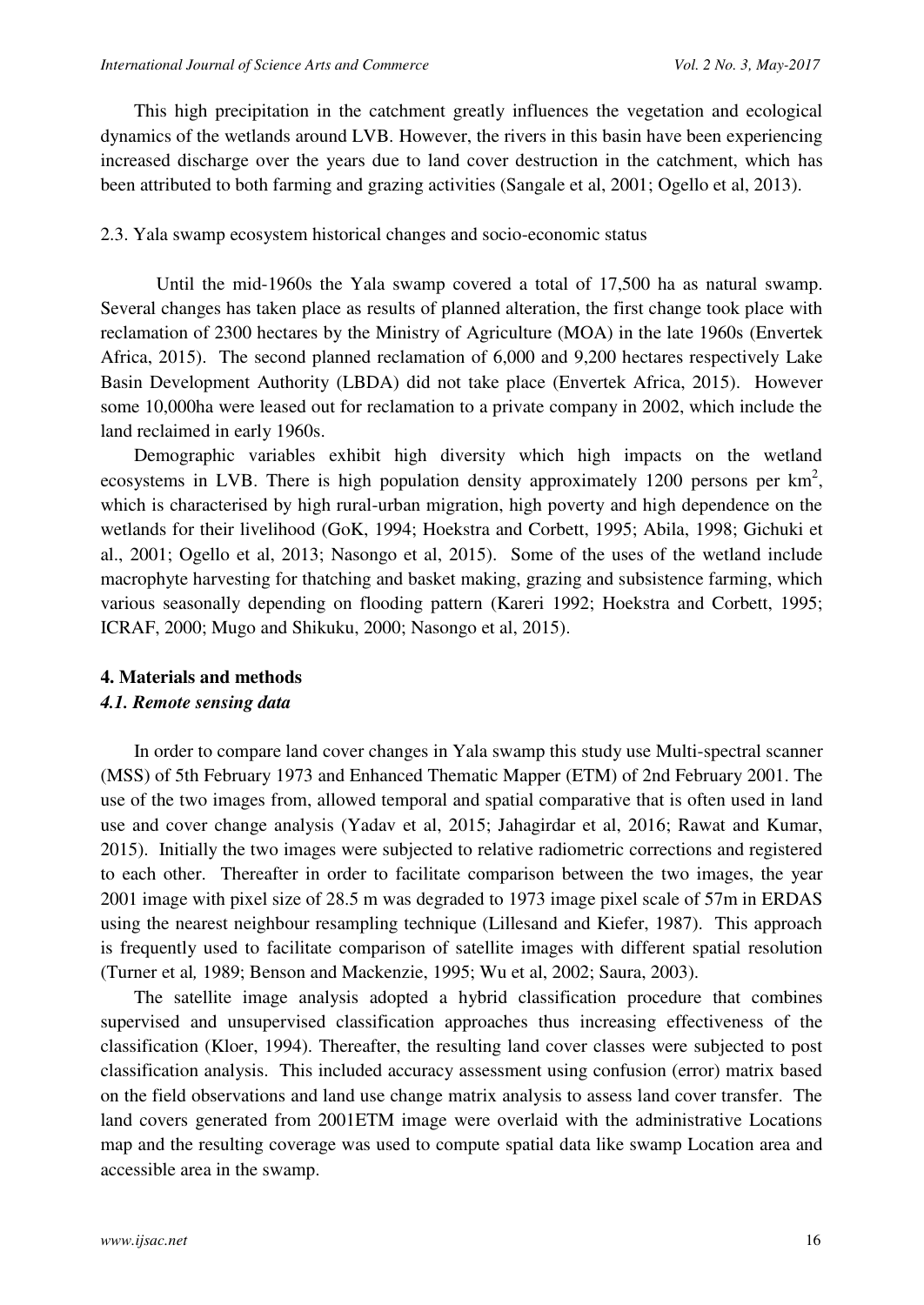#### *4.2. Socio-economic survey*

The primary data was collected at household level and the survey covered all the 15 administrative units (Locations, see Fig. 1) in the area surrounding the swamp. The exercise yielded a total of 336 questionnaires. Since the focus was on the communities within close proximity to the swamp, the survey was restricted to a distance of 5km from the swamp boundary. The household data collected included household structure, wetland utilization and seasonal utilisation dynamics.

In order to avoid loss of data through interpretation, enumerators from the study area were recruited, trained and used in data collection since they could speak the local language. In the case of swamp-farm size data the measurements given by the farmers were confirmed through a random field visit by the enumerators and the researcher. Secondary data such as swamp administrative Locations coverage was obtained from the World Agro-forestry Centre-ICRAF while 1999 population census and household data was obtained from the Kenya Central Bureau of Statistics.

#### *4.3. Computation of wetland land use indices*

By combining population census, household and swamp spatial data using administrative units (Locations) boundary the wetland demographic and land use change indices were computed. The use of administrative units was important since other data like population census are captured at this level. The computed indices were then statistically analysed.

#### *4.3.1. Wetland demographic aspect*

The local administrative units (Locations) were used as analysis unit for the statistical analysis between the swamp administrative coverage and the population census data. All the data was aggregated to the respective administrative Location in the swamp including socioeconomic data for analysis. The respective swamp spatial coverage per administrative Location less the open water was computed as the swamp accessible area (Access\_area) because the open water areas were considered inaccessible for farming purposes. Using the computed accessible swamp area, the proportionate demographic data per the respective swamp Location area were statistically computed. This computation was based on the assumption that there is equal distribution of population and household across the respective Location unit with proportionate use of the swamp. By multiplying the total Location population and household numbers with the percentage of the Location area in the swamp (Access\_area) the respective swamp population (New\_pop\_No) and household numbers (New\_hsehold\_No) were computed. Then by dividing the respective swamp population (New\_pop\_No) and household (New\_hsehold\_No) numbers computed with the Location swamp area (Access\_area) the respective swamp population (New\_pop\_density) and household (New\_hsehold\_density) densities were computed. These indices represent the proportionate sources of the population and the household's pressure on the swamp utilisation, which were assumed to be directly and indirectly exerting conversion pressure.

#### *4.3.2. Wetland land use data*

In order to compute household pressure on the wetland, socio-economic data collected in the field like wetland farming unit held by household was combined with population census and swamp spatial data. This involved computation of several indices as follows. Using the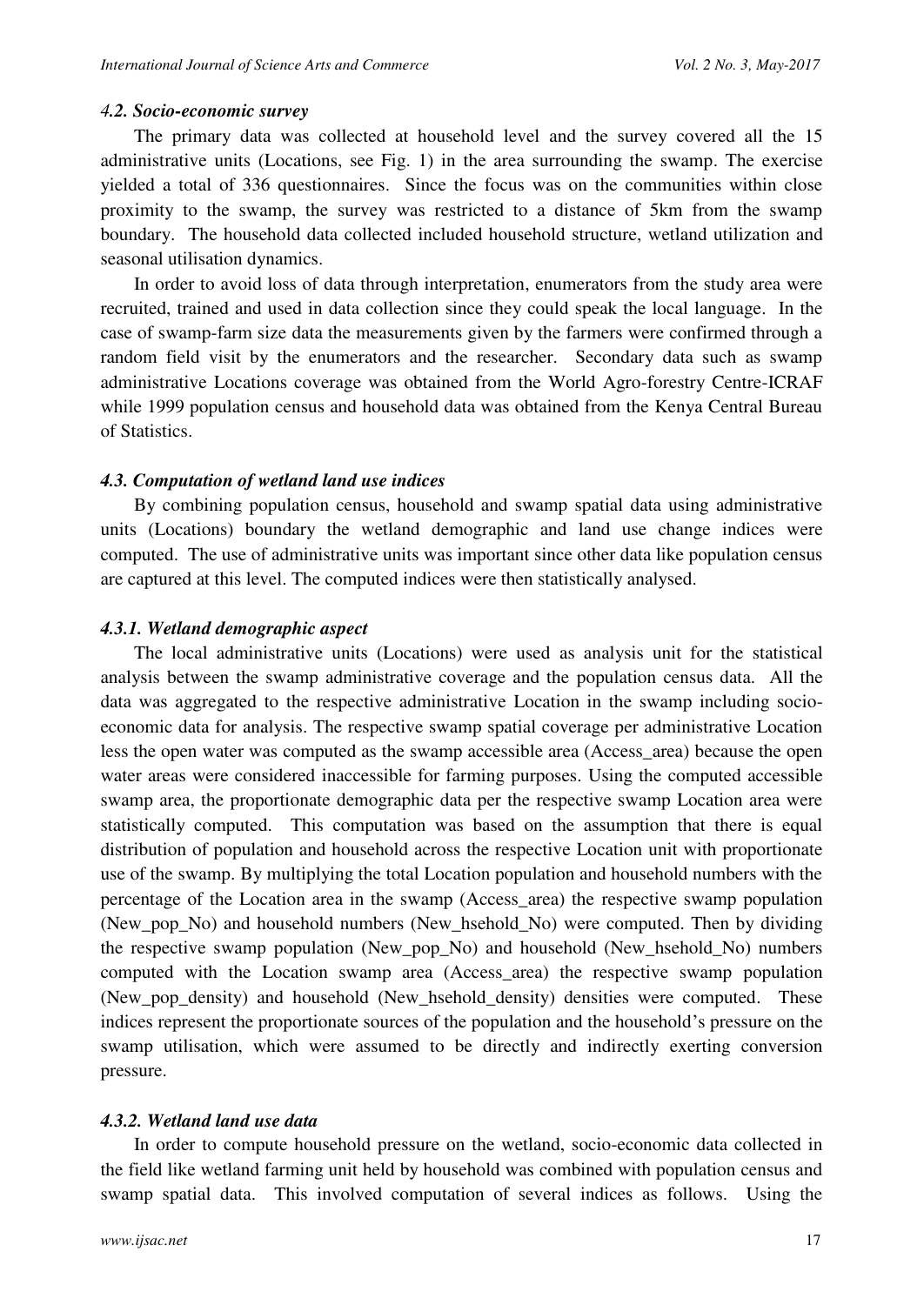population and the household indices computed above the respective administrative Locations wetland land use data was computed. This approach was used since there was no data available on the swampland distribution per household. Initially, the swamp conversion factor (Conver\_Fct) index was computed by taking the average of the wetland land unit held by individual household per Location, which was obtained during the field survey. Using this conversion factor (Conver\_Fct) index the household land demand (Hsehold\_demand) index was computed. The household land demand (Hsehold\_demand) index was computed by multiplying the conversion factor (Conver\_Fct) index with the new household number (New\_hsehold\_No) computed earlier. This index provide for land requirement at the household level based on the wetland utilisation and the 1999 census. This was followed by the computation of the household share (hsehold\_share) index, which was calculated by dividing the swamp accessible area (Access area) with the household demand (Hsehold demand) for the swampland. This index gave an indication of the population pressure of sharing out the wetland, based on the 1999 population number and the available land.

Thereafter, the percentage in use (Perc in use) index was computed as the portion of the mean swampland holding (Conver\_Fct) by the households that was under cultivation. Household only cultivated a portion of their swampland holding. The index (Perc\_in\_use) was computed from the field household data as an indicator of the utilisation level. In order, to get the area under use (Area\_underuse) per the respective Locations, the percentage of land under cultivation (Perc\_in\_use) was multiplied by the household land demand (Hsehold\_demand). This gave an indication of the swampland that was under cultivation, against what was available per administrative Location. The computed area under use per Location (Area\_underuse) was then divided by the accessible area (Access\_area) to give the intensity of wetland utilisation (Use\_intsy). The latter index gives the magnitude of the pressure exerted on the wetland as a function of utilisation where this pressure increases with rise of the swamp area under use.

#### *4.4. Co-Validation*

This involved two levels. In the first level co-validation was performed by comparing the statistically computed household conversion figures for the whole swamp with the conversions derived from the year 2001 satellite image on land cover analysis. In the second level of covalidation the individual administrative Location level statistically computed households' conversions figures were compared to the conversions spatial values derived from the year 2001 satellite image on land cover analysis.

#### *4.5. Statistical analysis*

To find out the interactive significant effect of the explanatory factors on wetland land use change drivers, both the demographic and land use data variables were initially subjected to Pearson correlation analysis. This was followed by stepwise regression analysis to explore the influence exerted by each of the variables in the wetland land use change.

#### **5. Results**

#### *5.1. Land cover change detection*

The most prominent land cover change is attributed to the conversion of the swamp into farming area. Farming area increased from 1,564 ha in 1973 to 5,939 ha in 2001 (Fig. 2, Table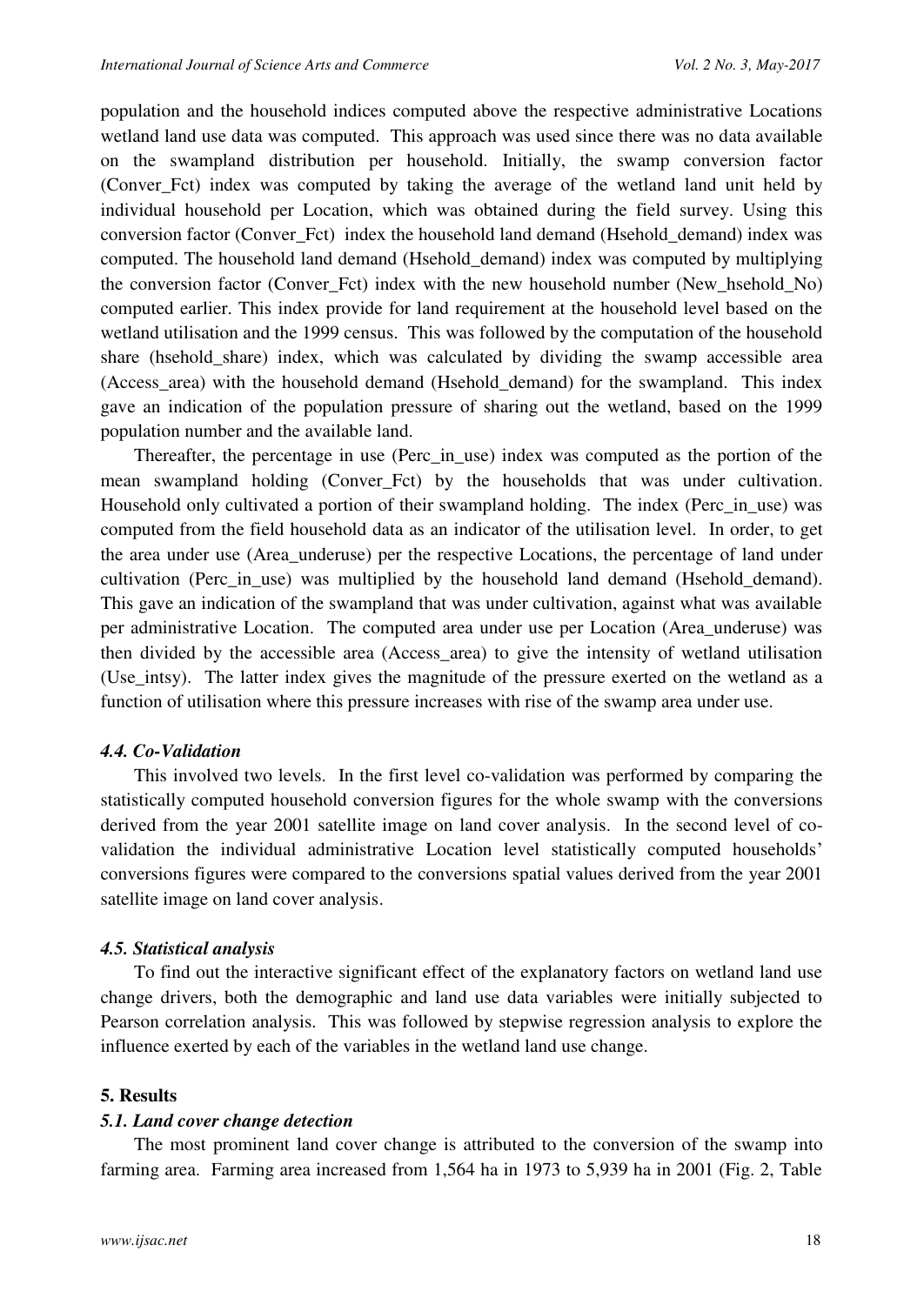1). This increase is at the expense of the papyrus-phragmites-typha vegetation community (sedges-papyrus) that decreased from 7,180 ha to 4,999 ha (Fig. 2, Table 1).



Fig. 2. Land covers dynamics for the 1973 and the 2001

In addition, the latifolia-phragmites community (sedges-latifolia) and the sesbania bushes also decrease over the same period, but the bushes-phoenix community that often appears as coloniser both in the disturbed areas or the less flooded eco-types, show an increase. Likewise, the open water area also decreases due to siltation and vegetation encroachment.

|              |       | Č              |             |         |         |           |          |        |
|--------------|-------|----------------|-------------|---------|---------|-----------|----------|--------|
|              | Open  | Silt           |             | Bushes- | Sedges- | Sedges-   | Bushes-  | Total  |
|              | water | water          | Conversions | phoenix | papyrus | latifolia | sesbania | 1973   |
| Open water   | 1,914 | 305            | 66          | 111     | 160     | 76        | 40       | 2,672  |
| Silt water   | 3     | $\overline{4}$ | 346         | 25      | 101     | 13        | 78       | 569    |
| Conversions  | 9     | 13             | 640         | 136     | 335     | 179       | 252      | 1,564  |
| Bushes-      |       |                |             |         |         |           |          |        |
| phoenix      | 71    | 59             | 308         | 192     | 625     | 183       | 214      | 1,653  |
| Sedges-      |       |                |             |         |         |           |          |        |
| papyrus      | 53    | 62             | 1,335       | 898     | 1.914   | 1,871     | 1,046    | 7,180  |
| Sedges-      |       |                |             |         |         |           |          |        |
| latifolia    | 115   | 63             | 542         | 784     | 1.256   | 833       | 366      | 3,960  |
| Bushes-      |       |                |             |         |         |           |          |        |
| sesbania     | 36    | 36             | 2,702       | 317     | 609     | 280       | 363      | 4,344  |
| Total - 2001 | 2,201 | 543            | 5,940       | 2.463   | 5.000   | 3,436     | 2,360    | 21,942 |

**Table 1:** Land use change matrix -1973 and 2001 in ha based on 57 m pixel resolution

Comparing the 1973 and the 2001 images, it is noted that most of the land cover changes has occurred along the edge of the swamp and in particular along River Nzoia (Fig. 3, Fig. 4, *A & B*). There is also extensive silt deposition along the Lake Victoria shoreline as well as extension of land to the Lake comparing the 1973 and the 2001 shoreline area (Fig. 3; *see A,* Fig. 4). Further up to the north of River Nzoia the lake gulf, which was prominent in 1973, has almost been cut off from the Lake through a combination of vegetation encroachment into water, silt deposition and human encroachment (*see B*). The presence of water hyacinth *Eichhornia crapssipes* might as well have contributed to the accumulation of silt due to the reduced silt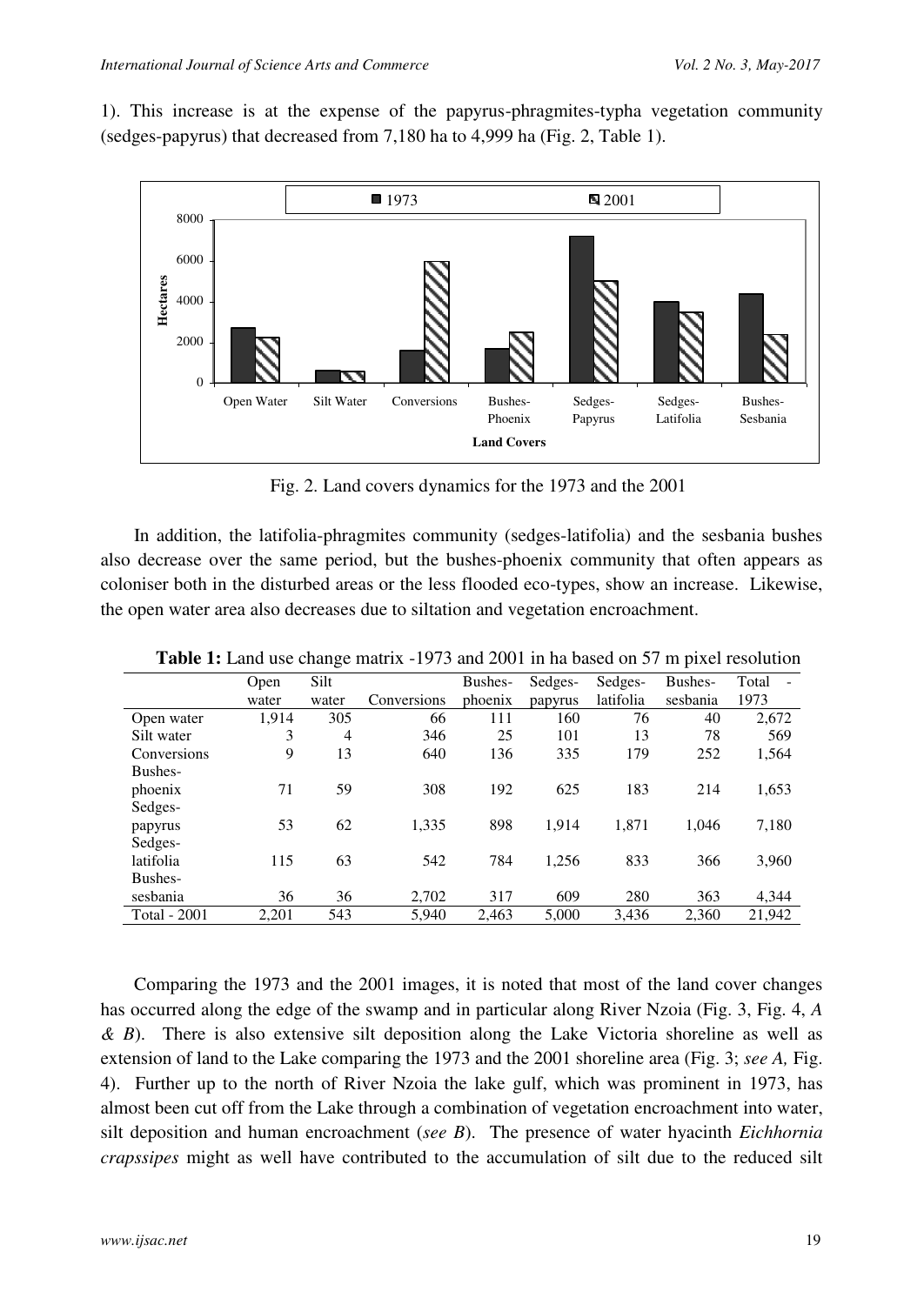dispersion by water waves especially in the sheltered areas along the shoreline. No such plume is recorded on the mouth of Yala River (see *C)*, which flows through the swamp.



Fig. 3. Land cover classes in 1973 (Image date 5th February 1973)



Fig. 4. Land cover classes in 2001 (Image date 2nd February 2001)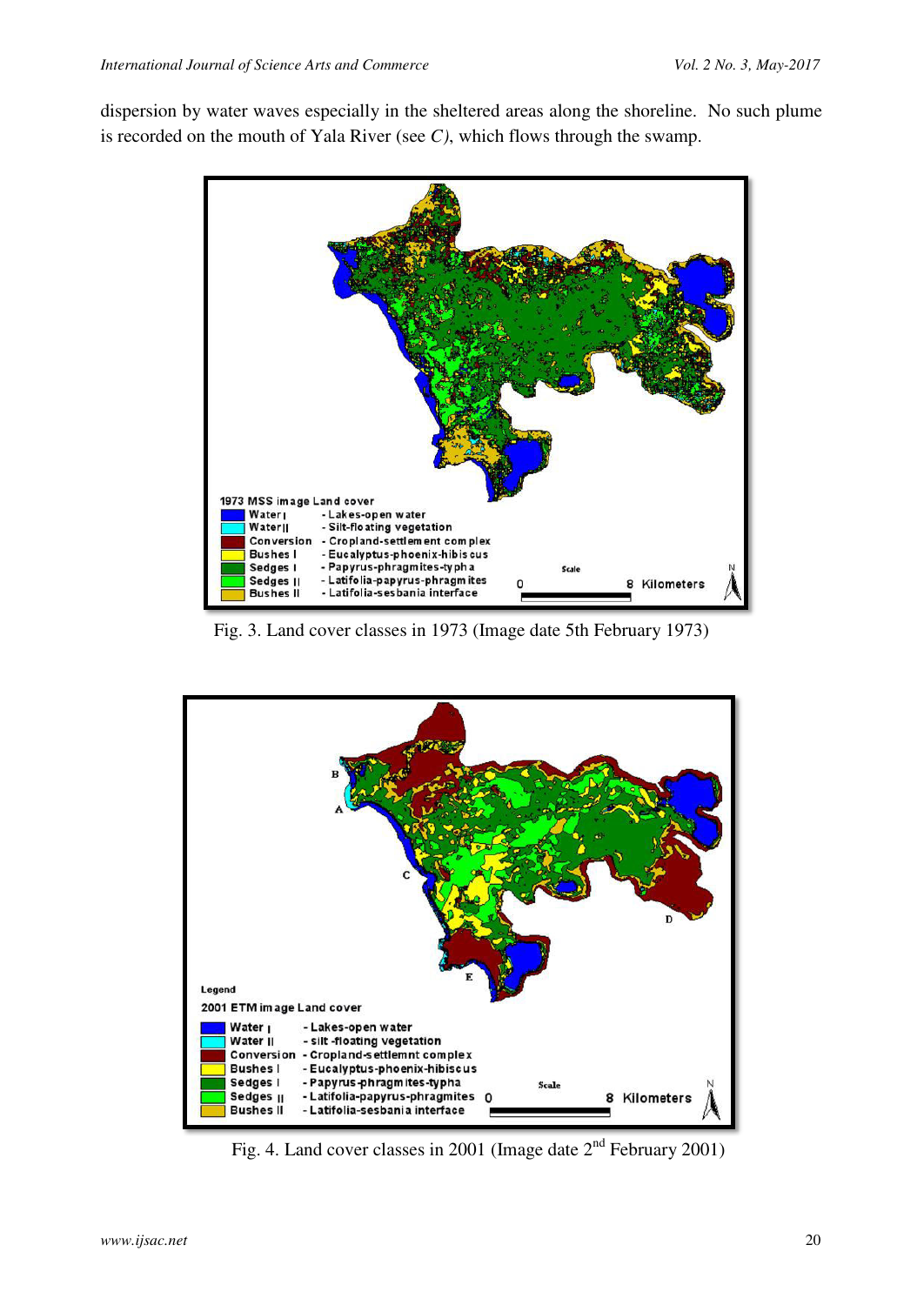Other changes are also noted along the southern section of Lake Kanyaboli (*D*), which are as a result of combined government policy initiatives in the early 1970s to drain this part of the swamp, which was later taken up by small scale farmers in the area. The wetland conversions to farm land on the northwest of Lake Sare area (Fig. 3 and *see E* Fig. 4) are due to the local community initiatives. Again, the administrative locations that has recorded major changes are in the North-western region of the swamp are Bunyala North, Bunyala East, Bunyala West, Khajula, and Bunyala south (Fig. 5 and 6).



Fig. 5. The areas converted into agricultural land per Location in the 1973

Also noted are significant conversions in administrative Locations around Lake Kanyaboli, in South Central Alego, South Alego, East Yimbo and West Yimbo Locations in the southwestern near Lake Sare.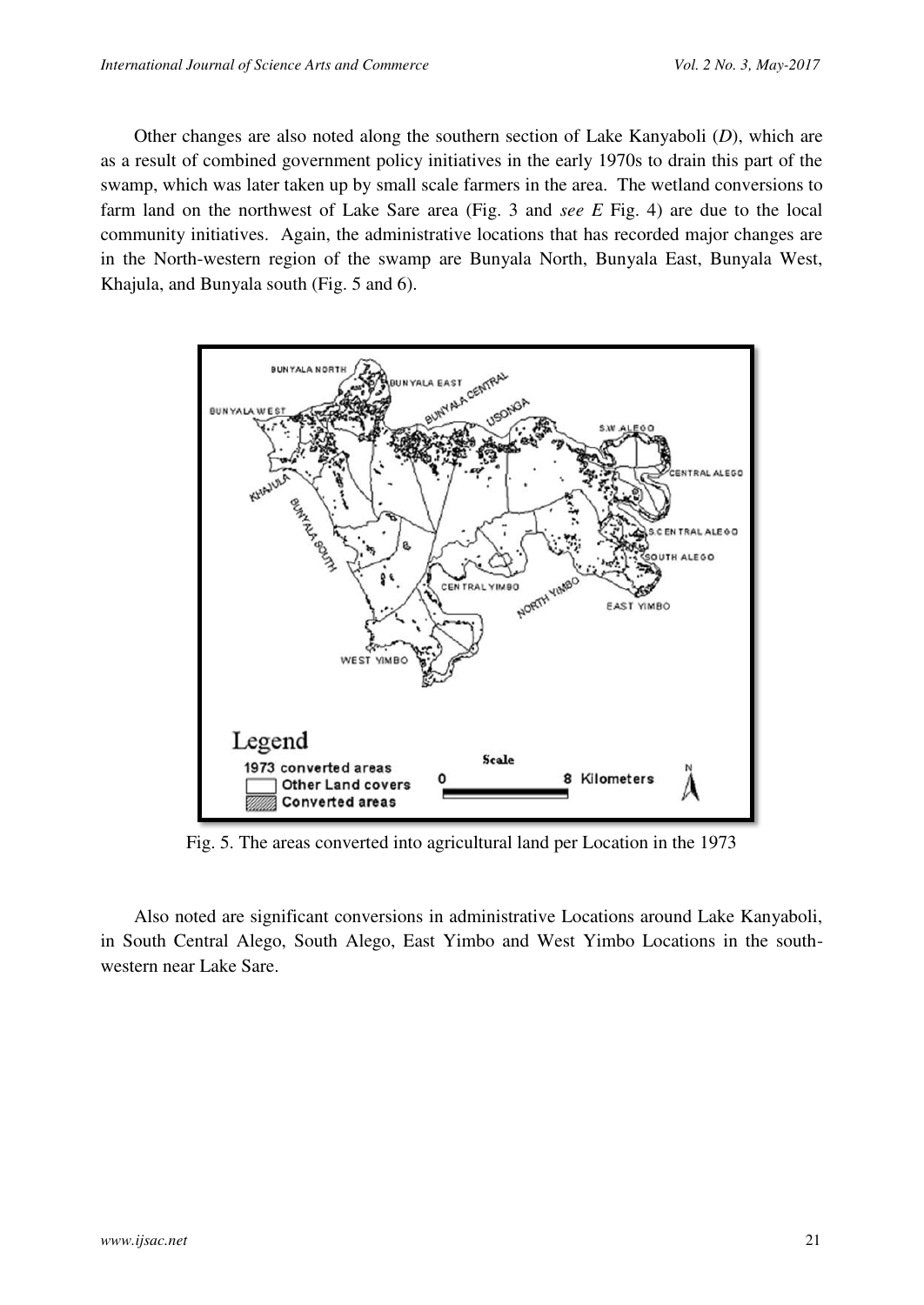

Fig. 6. The areas converted into agricultural land per Location in the year 2001

# *5.2. Accuracy and classification report*

In general, there is high land covers change analysis accuracy assessment with the overall accuracy at 75% and the Kappa statistics being 5% lower, although still high at 70% (Table 2). The classification of the sedges-latifolia (0.94) and silt (0.88) is the most reliable with high overall Kappa statistics. This is followed by bushes-sesbania (0.87) and open water (0.82). This is due to the presence of continuous formations of these land covers. The classification of the sedges-papyrus (0.50) and bushes-phoenix (0.60) had the lowest Kappa statistics.

| Table 2: Accuracy assessment report |
|-------------------------------------|
|-------------------------------------|

| Class Name  | Reference | Classified | Number  | Producers        | <b>Users</b>     | Kappa           |
|-------------|-----------|------------|---------|------------------|------------------|-----------------|
|             | Totals    | Totals     | Correct | Accuracy $(\% )$ | Accuracy $(\% )$ | statistics $\%$ |
| Open water  | 29        | 33         | 28      | 96.55            | 84.85            | 82.31           |
| Silt water  | 19        | 9          | 8       | 42.11            | 88.89            | 87.74           |
| Conversions | 31        | 35         | 28      | 90.32            | 80.00            | 76.37           |
| Bushes-     | 33        | 36         | 24      | 72.73            | 66.67            | 60.16           |
| phoenix     |           |            |         |                  |                  |                 |
| Sedges-     | 34        | 53         | 31      | 91.18            | 58.49            | 50.09           |
| papyrus     |           |            |         |                  |                  |                 |
| Sedges-     | 29        | 18         | 17      | 58.62            | 94.44            | 93.51           |
| latifolia   |           |            |         |                  |                  |                 |
| Bushes-     | 27        | 18         | 16      | 59.26            | 88.89            | 87.17           |
| sesbania    |           |            |         |                  |                  |                 |
| Total       | 102       | 202        | 152     |                  |                  |                 |
| Overall     |           |            |         | 75.25            |                  | 70.80           |
| accuracy    |           |            |         |                  |                  |                 |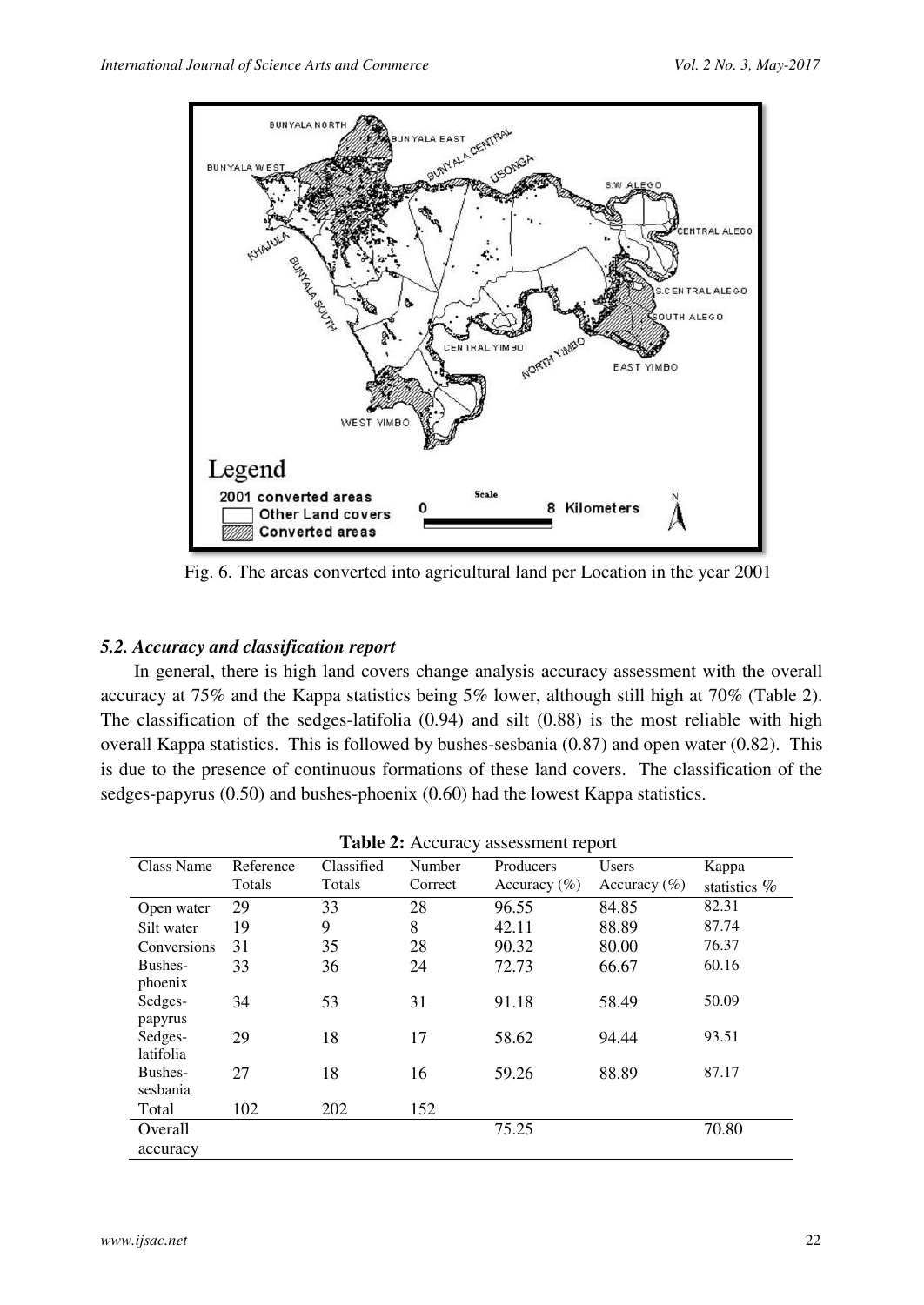The greatest classification errors are noted between sedges-papyrus with bushes-phoenix, sedges latifolia and bushes-sesbania. Sedges-papyrus also records the lowest Kappa statistics at 50%. The low values for sedges-papyrus is due to the ecological intermixing with other macrophytes communities making it hard to separate.

#### *5.3. Socio-economic aspects as determinants of wetland change*

In order to understand changes within the study area use of household data was adopted. According to the socio-economic data farming is an important activity, which takes about 95% of the swamp land holdings and contributes more than 70% of domestic food requirements. In addition the declining soil fertility around Yala swamp and the small land holding size in a high population density area generate a high swamp conversion pressure. Land in the wetland is acquired through self-allocation and later passed on through inheritance along kinship lines. This happens because the swamp has no management strategy and is therefore prone to over exploitation through uncontrolled allocation, farming and grazing. On both sides of the swamp, the process of acquiring land is significantly correlated to the nature of land tenure ( $r = -0.282$ , at p=0.01; r= -0.179, at p=0.05) and the year of settling in this area (r= -0.290, p=0.01; r= 0.240 p=0.05) respectively. The ownership of the swampland unit has a significant relationship with the nature of land tenure,  $(X_{(6)}^2 13.40 > 12.59$  at  $p = 0.05)$ . Since the swamp is utilised mainly by the local indigenous people, it is also likely that those with land near the swamp and live nearby throughout the year have a higher likelihood of having land in the swamp. The land around Yala swamp is acquired through inheritance, which emphasis the relationship between swamp utilisation and local land ownership. The negative relationship in the process of acquiring land means that those without land are unlikely to have acquired land in the swamp including the recent settlers. These relationships are weak meaning that other factors are also important in determining ownership of land in the swamp. However, only the household type has a significant relationship with the ownership of land in the wetland  $X^2_{(6)}$  13.40 >12.59 p=0.037 since the process of acquiring land is based at the household rather than at individual level.

There is a gradual rise in the wetland farming with population increase over time, which dates back to the 1920 on both sides of the swamp. The reasons for starting to farm in the wetland are quite varied but almost the same on both sides of the swamp. The most important reason is to supply subsistence food. The other important reasons, which attract people to the wetlands, are water availability, high crop yield and favourable farming climate that constitute 70% in the south and 90% in the north. The need to raise subsistence income through cultivating the wetland is low, constituting only 30% in the south and 10% in the north. This means that farming is mainly geared towards supply of domestic food and therefore the need to raise income is a secondary activity. This kind of farming takes place along the edge of the swamp but gradually edge inwards. In spite of the numerous products that are obtained from the swamp, the community inclination towards farming is quite high. According to the survey, the most prioritised future development is draining the swamp for farming with fishing and conservation taking a low priority. Fishing in the Yala swamp is usually more associated with the open waters of the Lake Victoria and the satellite ones like Lakes Sare, Kanyaboli and Namboyo.

The types of crops grown in the wetland across the seasons on both sides of the swamps include bananas, maize, millet, yams, oil crops (groundnuts, simsim), sugarcane, kales, cowpeas, onions and cassava. There does not seem to be a clear distinction of crops grown in specific season either during the dry or wet season. The annual cycle encompasses three distinct seasons, namely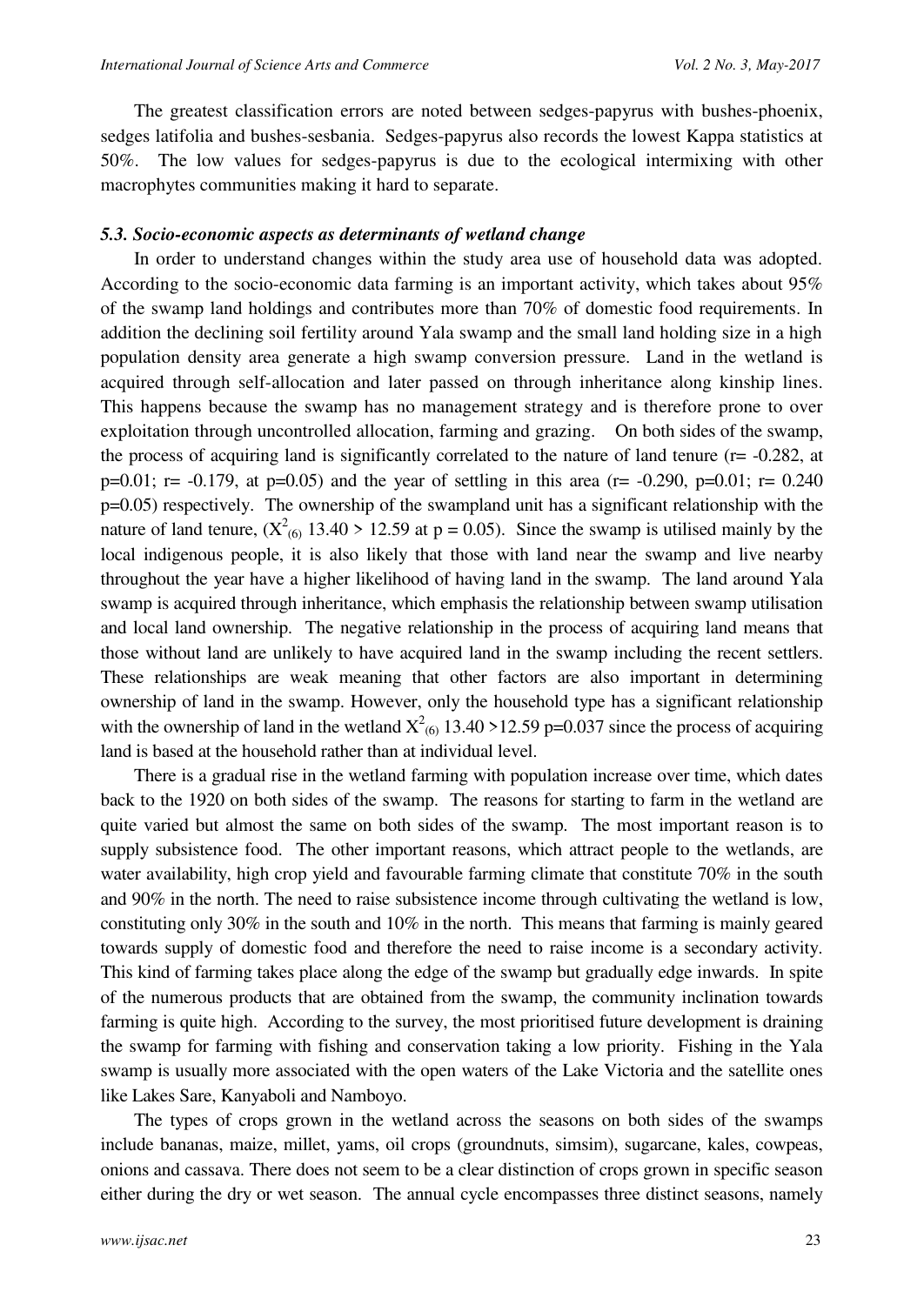'long rains' (March to May), 'short rains' (Oct to Nov) and the dry season (Dec to Feb). Actually, cultivation can take place throughout the year because the wetland has a constant supply of water from high rainfall catchments in the upper reaches of Mount Elgon and Chelengani hills although this water is unevenly distributed in the dry season due to topographical limitations in the swamp.

# *5.4. Wetland demographic indices*

Wetland demographic indices such as swamp population density per location are computed by combining the census and the swamp spatial data as presented in (Table 3).

|                  |                        |                   | census)              |                |                                  |                     |                                       |
|------------------|------------------------|-------------------|----------------------|----------------|----------------------------------|---------------------|---------------------------------------|
| <b>LOCNAME</b>   | Loc total<br>area (ha) | Loc wet<br>area % | Loc wet<br>area (ha) | New pop<br>No. | New_Pop<br>density<br>per $km^2$ | New_Hse<br>hold_No. | New_Hse<br>hold_density<br>per $km^2$ |
| Bunyala Central  | 3,918                  | 81                | 3,168                | 5,052          | 159                              | 1,342               | 42                                    |
| Bunyala East     | 1,501                  | 16                | 239                  | 55             | 23                               | 134                 | 56                                    |
| Bunyala North    | 1,225                  | 46                | 559                  | 2,498          | 447                              | 571                 | 102                                   |
| Bunyala South    | 3,665                  | 93                | 3,422                | 4,647          | 136                              | 1,173               | 34                                    |
| Bunyala West     | 1,363                  | 67                | 911                  | 8,461          | 929                              | 2,018               | 222                                   |
| Central Alego    | 652                    | 6                 | 58                   | 247            | 608                              | 63                  | 156                                   |
| Khajula          | 1,838                  | 96                | 1,757                | 5,574          | 317                              | 1,404               | 80                                    |
| S. Central Alego | 3,324                  | 23                | 1,242                | 2,639          | 341                              | 689                 | 89                                    |
| S. W. Alego      | 2,624                  | 15                | 886                  | 985            | 252                              | 248                 | 64                                    |
| South Alego      | 1,423                  | 42                | 591                  | 985            | 167                              | 242                 | 41                                    |
| Usonga           | 7,149                  | 76                | 5,447                | 5,694          | 105                              | 1,513               | 28                                    |
| Central Yimbo    | 5,223                  | 23                | 1,500                | 1,646          | 135                              | 384                 | 32                                    |
| East Yimbo       | 2,707                  | 8                 | 221                  | 311            | 141                              | 76                  | 34                                    |
| North Yimbo      | 5,503                  | 47                | 2,629                | 3,394          | 130                              | 804                 | 31                                    |
| West Yimbo       | 2,995                  | 44                | 1,655                | 7,837          | 591                              | 1,975               | 149                                   |
| Total            | 45,111                 |                   | 22,650               | 50,011         |                                  | 12,634              |                                       |

**Table 3:** Wetland demographic aspects (Computed from 1999 population and household census)

| Variable             | Explanation                                                                     |
|----------------------|---------------------------------------------------------------------------------|
| 1.Loc_total_area     | $=$ Location total area                                                         |
| 2. Loc_wet_area $\%$ | $=$ Percentage of Location in the wetland area                                  |
| 3.Loc_wet_area       | $=$ Location area in the wetland coverage                                       |
| 4. New_pop_No.       | $=$ New population number $-p$ roportionate number in swamp area                |
| 5. New_pop_density   | $=$ New population density $-$ based on swamp area per Location                 |
| 6. New hsehold No.   | $=$ New household number -proportionate number in swamp area                    |
|                      | 7. New_hsehold_density = New household density -based on swamp are per Location |

## *5.5. Wetland land requirements*

Based on the demographic indices obtained in (Table 3), the wetland land use data such as the swamp household land demand are computed per location (Table 4).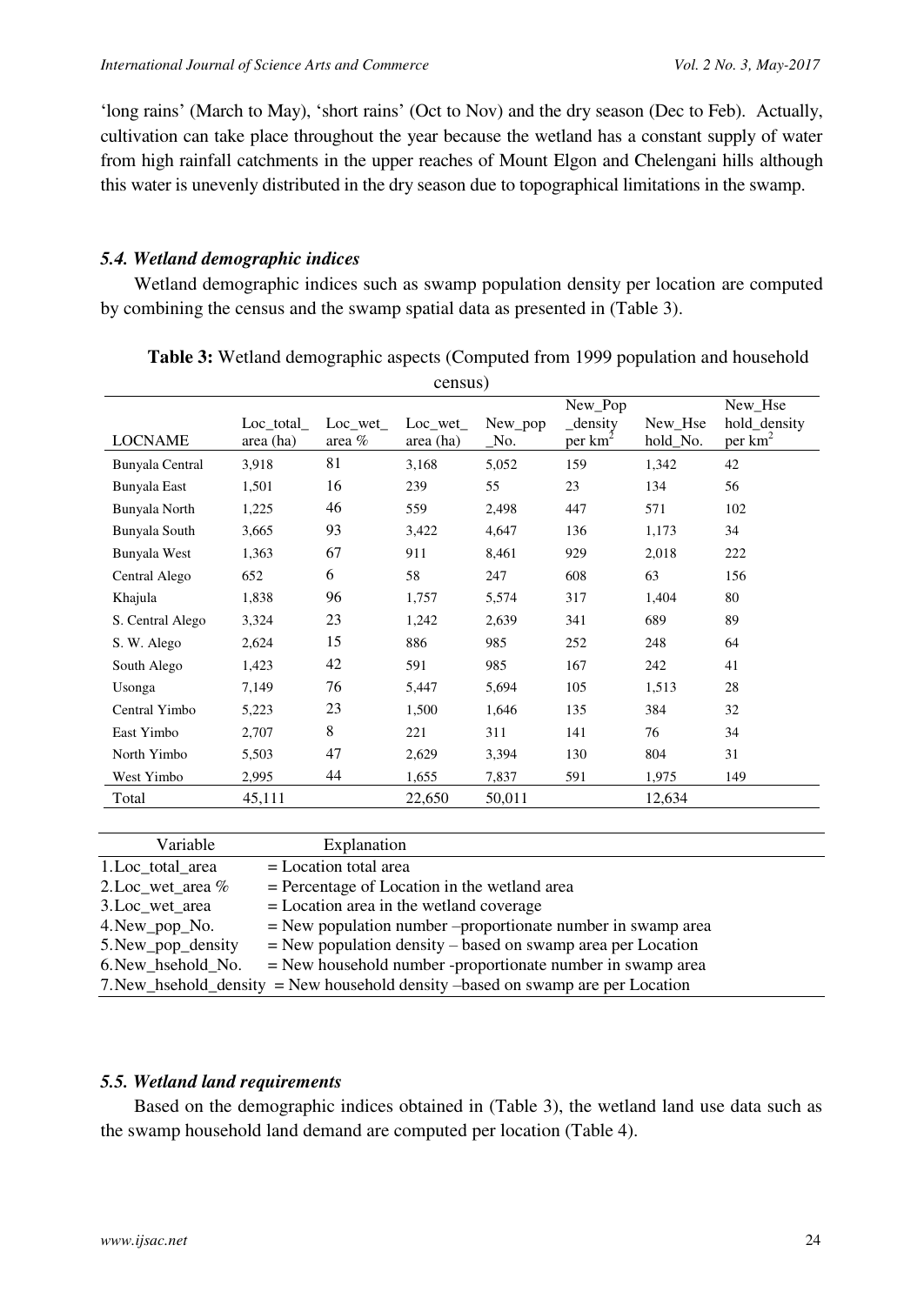|                 |             | Access | Hsehold           | HseHold | $Perc$ <sub><math>-</math></sub> | Area     |           |
|-----------------|-------------|--------|-------------------|---------|----------------------------------|----------|-----------|
|                 | Conver      | area   | demand (ha)_share |         | in_use                           | underuse | Use_intsy |
| <b>LOCNAME</b>  | $_Fct$ (ha) | (ha)   |                   | (ha)    | $(\%)$                           | (ha)     | $(\%)$    |
| Bunyala Central | 2.73        | 3,168  | 3,668             | 0.86    | 8.54                             | 313      | 9.89      |
| Bunyala East    | 2.62        | 239    | 351               | 0.68    | 20.00                            | 70       | 29.38     |
| Bunyala North   | 2.62        | 559    | 1,495             | 0.37    | 20.00                            | 299      | 53.48     |
| Bunyala South   | 2.49        | 3,422  | 2,917             | 1.17    | 27.32                            | 797      | 23.29     |
| Bunyala West    | 2.62        | 911    | 5,287             | 0.17    | 11.70                            | 619      | 67.93     |
| Central Alego   | 1.15        | 41     | 104               | 0.39    | 23.91                            | 25       | 61.55     |
| Khajula         | 2.59        | 1,757  | 3,636             | 0.48    | 18.09                            | 657      | 37.41     |
| S. C. Alego     | 2.70        | 775    | 2,981             | 0.26    | 20.37                            | 607      | 78.38     |
| S. W. Alego     | 1.8         | 391    | 1,013             | 0.39    | 20.21                            | 205      | 52.40     |
| South Alego     | 2.85        | 591    | 688               | 0.86    | 52.63                            | 362      | 61.35     |
| Usonga          | 4.29        | 5,432  | 6,508             | 0.83    | 13.53                            | 881      | 16.22     |
| Central Yimbo   | 1.96        | 1,216  | 927               | 1.31    | 68.06                            | 631      | 51.92     |
| East Yimbo      | 1.90        | 221    | 145               | 1.53    | 56.25                            | 81       | 36.75     |
| North Yimbo     | 2.02        | 2,602  | 1,637             | 1.59    | 74.47                            | 1,219    | 46.86     |
| West Yimbo      | 2.00        | 1,327  | 4,929             | 0.27    | 100.00                           | 4,929    | 371.52    |
| Summation       |             | 22,651 | 36,287            |         |                                  | 11,696   |           |

**Table 4:** Wetland land use data (Computed from field socio-economic, remote sensing and 1999 census data)

| Variable          | Explanation                                                     |
|-------------------|-----------------------------------------------------------------|
| 1. Conver_Fct     | = Conversion factor - average swamp unit held per household     |
| 2. Access_area    | $=$ Accessible area - swamp area less water                     |
| 3. Hsehold_demand | = Household demand - function of conver-fct and new population  |
| 4. Hsehold_share  | = Household share - unit per household based on 1999 census     |
| 5. Perc_in_use    | $=$ Percentage in use - portion of the unit held that is in use |
| 6. Area underuse  | $=$ Area under use - coverage under use in the swamp            |
| 7. Use_intsy      | $=$ Use intensity - utilisation intensity of the swamp land     |

From the calculated statistics on land demand in the swamp (Table 4), the average conversion factor (Conver Fct) is 2.4 (ha)  $\pm$  s.e 0.163, some households have smaller units while others have bigger units than this average. Using the average for the respective administrative locations, the total household land demand (hsehold\_demand) is 36,286.63 ha against accessible area (Access\_area) of 22,650.07 ha. This implies that since the computed demand is higher than what is available, wetland conversion to farm land pressure is bound to increase with time. However, it is important to note that not all households are simultaneously engaged in farming in the wetland as implied by the calculation, since some land holdings in the wetlands are idle. Furthermore, households cultivate only a part of what they lay claim to, which is given by the summation of the percentage of land under use (perc\_in\_use) 11,696 ha, which is 50% of the accessible land. Again, due to the temporal variation in the use of the swamp by the households, the 11, 696 ha that is perc\_in\_use are not all simultaneously in use at the same time. This means that the total area under use at any particular time is less than this figure. Therefore, the high hsehold\_demand (36,286.63 ha) gives an indication of the pressure that is likely to be exerted in the near future. This pressure will result in the opening up of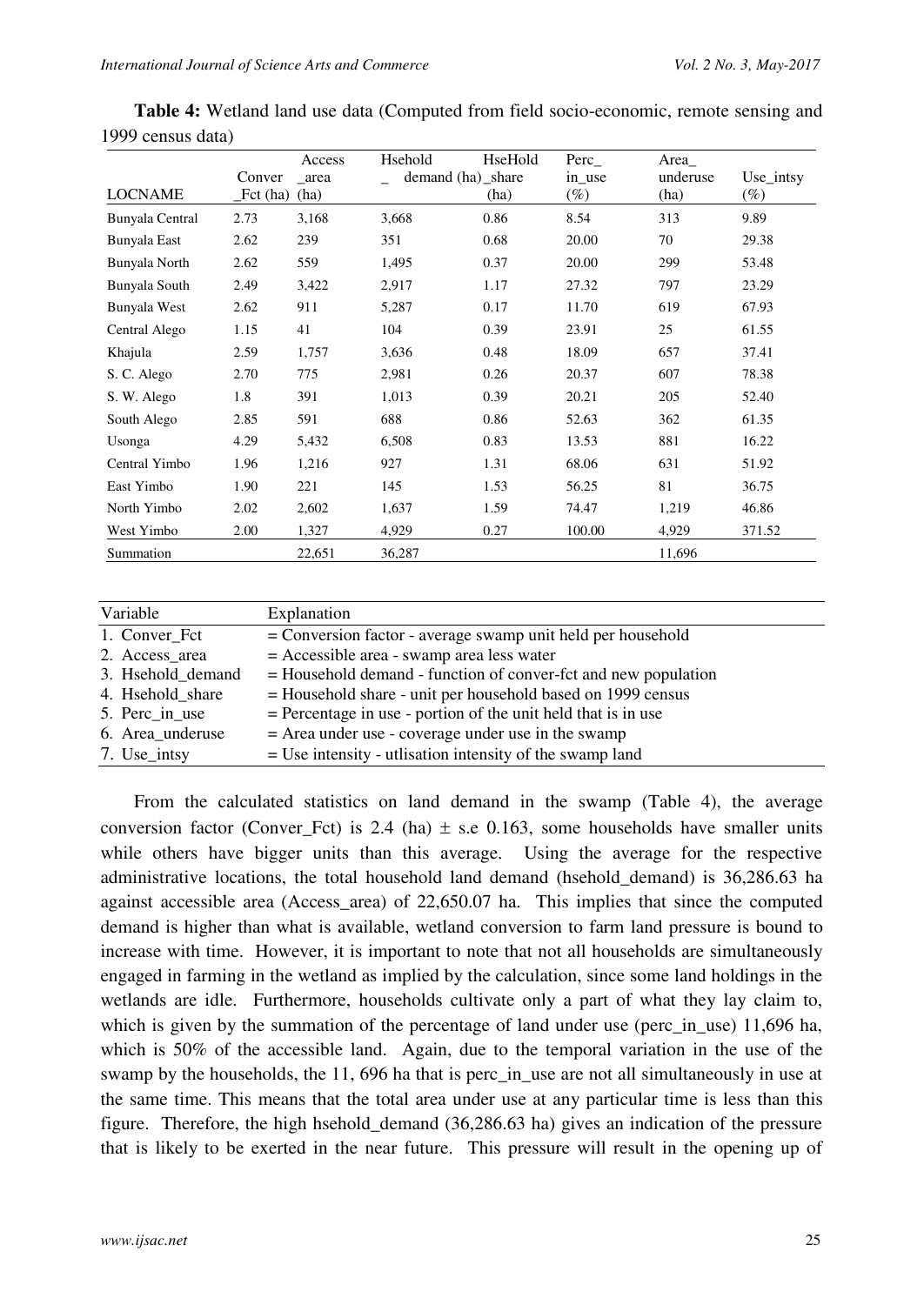additional wetland area as the household number increases and as the relative proportion of the farming household community in the wetland goes up.

# *5.6. Wetland land use change drivers statistical analysis Correlations*

The land use correlations are done using the population indices as explanatory factor and the swamp use indices as the response factor in SPSS (Table 5). In general, the correlations are relatively high. The household share has a negative relationship with both the household density  $(r = -0.75)$  and population density  $(r = -0.69)$ . This means that a rise in both of these demographic variables would result in a decrease of the swampland shareholding as demand for farming land increases (Table 5).

|                                     | <b>New</b><br>hsehold | <b>NEW</b><br>POP |  |  |  |  |
|-------------------------------------|-----------------------|-------------------|--|--|--|--|
|                                     | density               | -density          |  |  |  |  |
| Dependent - Y                       | Independent - X       |                   |  |  |  |  |
| Conver fct                          | $-0.16$               | $-0.17$           |  |  |  |  |
| Hsehold demand                      | 0.28                  | 0.32              |  |  |  |  |
| Hse hold share                      | $-0.75*$              | $-0.69*$          |  |  |  |  |
| Perc_in_use                         | $-0.10$               | $-0.06$           |  |  |  |  |
| Area_underuse                       | 0.28                  | 0.28              |  |  |  |  |
| $Use\_intsy$                        | 0.46                  | 0.44              |  |  |  |  |
| Pearson correlation –               |                       |                   |  |  |  |  |
| *sign. at the 0.01 level (2-tailed) |                       |                   |  |  |  |  |

**Table 5:** Wetland land use change drivers correlations values

Although the "conver\_fct" and the "perc\_in\_use" do not record significant relationship, they have a negative relationship with both the population and household densities. This means that as both densities increase the land unit under conversion and utilisation will tend to decrease exerting more pressure on the swamp.

#### *Regression analysis*

The coefficients of determination of the four drivers are significantly high especially in the household densities, the total and new population (Table 6). The household density  $(r = 0.555)$ is important in determining shareholding, since wetland land holdings are based at the household level and not at individuals levels. According to this relationship an increase in household density would result in decrease of the corresponding shareholding  $y = 1.216 - 0.01x$ , where  $x=$ *density*. The area under land use and the utilisation intensification are significantly influenced by the location population number. This means that an increase of the local population is bound to increase the overall area under use while reducing shareholding at the same time as more people move into the swamp. However, since the swamp land size does not change this will gradually lead to swamp utilisation intensification.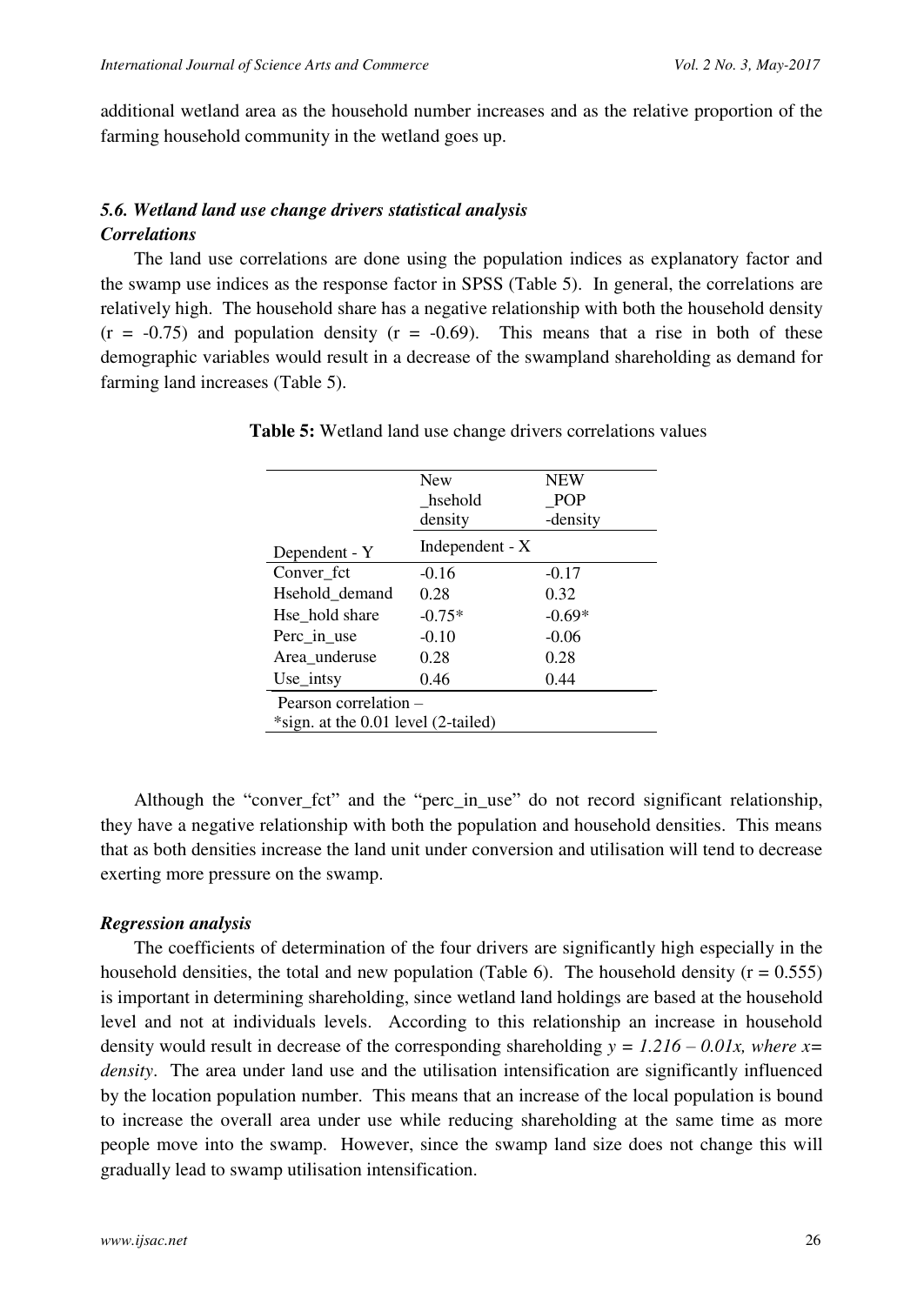|                                                                                  | New hsehold | New pop             | Access            | ***        | New_pop         | $R^2$ value |
|----------------------------------------------------------------------------------|-------------|---------------------|-------------------|------------|-----------------|-------------|
|                                                                                  | density     | $_{\text{density}}$ | area              | loc total  | $\sqrt{\ }$ No. |             |
| Dependent-Y                                                                      |             |                     |                   | $\Box$ pop |                 |             |
|                                                                                  |             |                     | Independent Var-X |            |                 |             |
|                                                                                  | 0.07        | 0.02                | 0.00              | $-0.09$    | 0.14            | 0.30        |
| Conver fct                                                                       |             |                     | (0.03)            |            |                 |             |
|                                                                                  | $-0.14$     | $-0.16$             | 0.36              | 0.02       | 0.68            | 0.89/       |
| Hsehold demand                                                                   |             |                     | (0.03)            |            | (0.00)          | 0.84        |
|                                                                                  | $-0.01$     | 0.75                | 0.01              | $-0.01$    | 0.02            | 0.56        |
| Hsehold share                                                                    | (0.001)     |                     |                   |            |                 |             |
|                                                                                  | $-0.20$     | $-0.28$             | 0.06              | 0.21       | 0.03            | 0.59        |
| Area_underuse                                                                    |             |                     |                   | (0.001)    |                 |             |
|                                                                                  | 0.07        | $-0.003$            | $-0.28$           | 0.02       | 0.32            | 0.55        |
| Use intsy                                                                        |             |                     |                   | (0.002)    |                 |             |
| Sign. value of coefficients indicated in parenthesis for the relevant predictors |             |                     |                   |            |                 |             |

|  | <b>Table 6:</b> Coefficient of determination and $R^2$ for selected wetland change drivers |  |  |  |  |
|--|--------------------------------------------------------------------------------------------|--|--|--|--|
|  |                                                                                            |  |  |  |  |

While the swamp conversion and household demand are dependent on the availability of land, that is the coverage per Location ( $r^2 = 0.30$ ,  $r^2 = 0.36$ ) (Table 6), the household demand is determined by two factors, which include 1) accessibility and 2) swamp computed population numbers. The conversion of the swamp is dependent on land availability, population numbers and indirectly by household densities.

#### *5.7. Spatial wetland modifications model*

The household variable is important in determining the overall conversion, since the households rather than individuals acquires land in the swamp and make the decision for farming. The population increase per Location does not necessary translate to an equal increase of the household numbers. On the contrary, it acts as source of households demand to acquire extra farming land and as source of utilisation intensification pressure. This extra acquisition depends on land availability. Therefore, those sections of the swamp with large spatial coverage are likely to have higher demand resulting in more conversions compared to areas that have relatively small coverage. While the later are likely to experience utilisation intensification. The source of this pressure emanates from the people attracted to the land, since land availability is the limiting factor. This is clearly illustrated in Fig. 7, which shows the relationship between household demand for land in the swamp and population variables.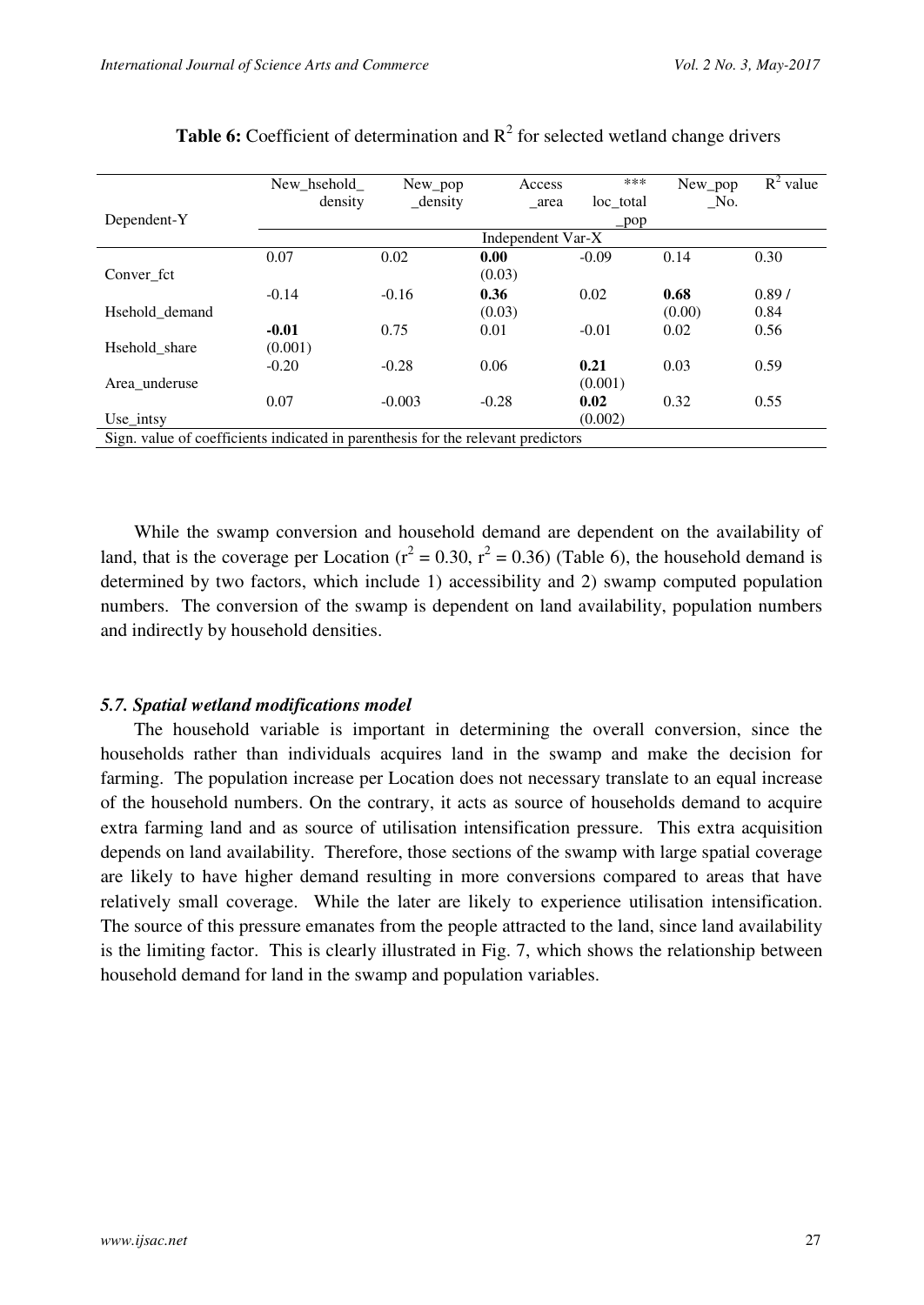

Fig. 7. Relationship between household demand and computed swamp relative population

The relationship of household demand and computed swamp relative population is likely to be compounded by the household shareholding as the household density increases. That is as the households density increases wetland share unit decreases (r= - 0.75, *y = 1.216-0.01x, where*   $x= density$ ) thereby increasing intensification. Similarly, utilisation intensification increases rapidly as the population increase,  $y = -36.04 + 0.02x$ , where x is Location population. To compute the swamp anthropogenic land use change factor the total accessible area and the household per Location are first converted into percentages. These factors are used since they came out prominently as being important in determining land use change in the Yala swamp. The second step is to take the average of the two percentages per location so as to have one indicative figure of the conversions (Fig 8). The Locations with high conversion indices are located in the north as well as in areas with large spatial coverage. These include, Bunyala south, Bunyala central, Usonga and partly West Yimbo (Fig 8). This outcome relates very well with the relationship between household demand and population (Fig. 7), with areas having high conversion indices also having high household demand.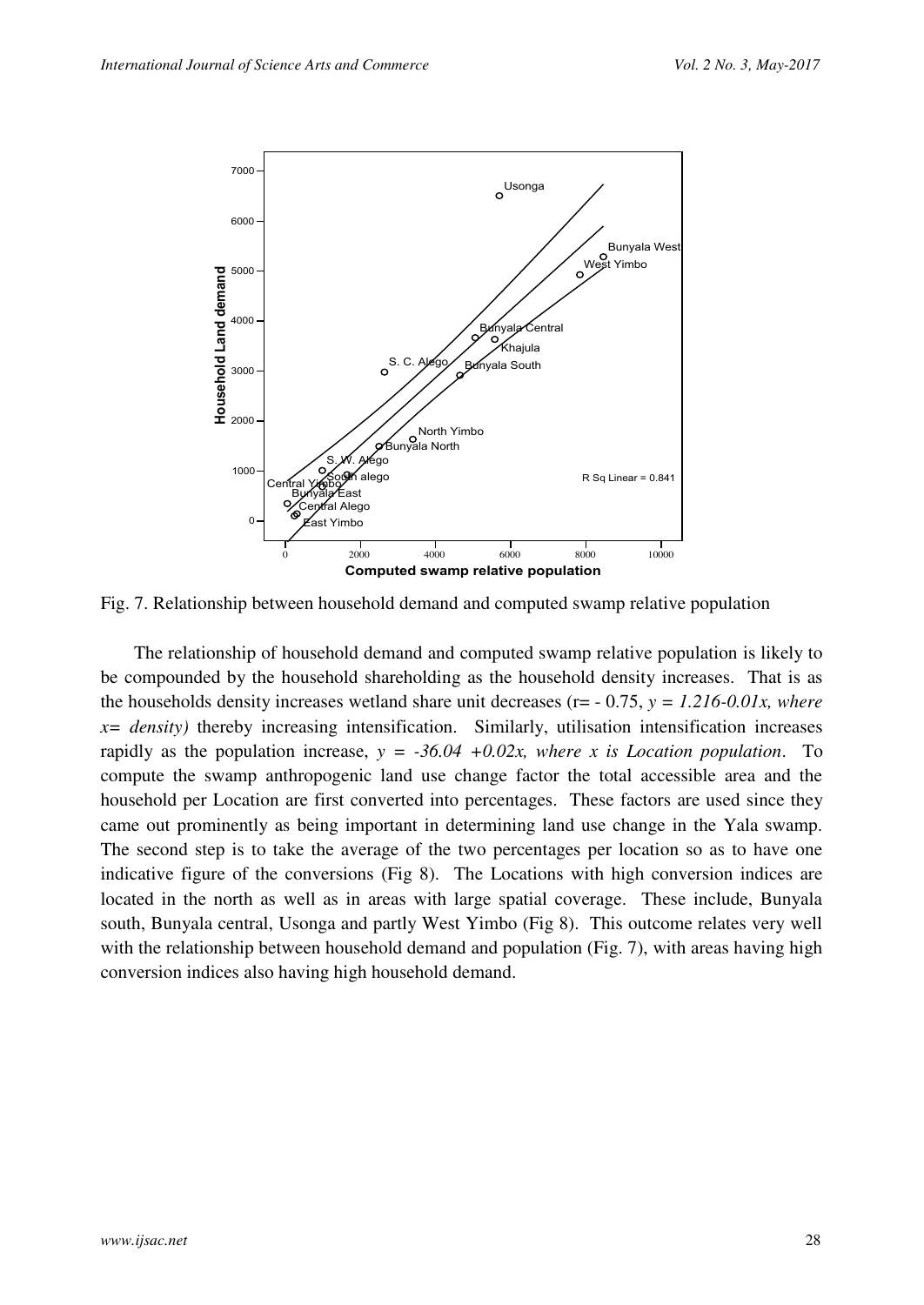

Fig. 8. Land use conversion indices per Location

The impact of leasing out of accessible wetland to a large-scale farming company on the eastern side of the swamp near Lake Kanyaboli is likely to alter the conversion pattern. The pressure of the displaced small-scale farmers is not likely to be distributed equally to the whole swamp from the statistical calculation, there is a clear relationship between population and demand for swamp farming land (*y = -36.04 +0.02x, where x is Location population)*. Thus, the administrative Locations of Central Alego, South Central Alego and North Yimbo that are near the large-scale farm are likely to receive the displaced swamp conversion pressure resulting in more conversions in the wetland or intensified cultivation.

#### *5.8. Co-Validation*

In order to assess the significance and the validity of the household land use coverage values in the swamp generated from socio-economic and demographic data, these results are compared with the land use and cover values derived from the 2001 satellite imagery. The land cover classes of the wetland are generated from the satellite image independent of the household-census wetland land demand computation. The spatial data from the 2001 Landsat image indicate the total direct-converted area at 5,939.84 ha against a total household computed coverage of 11,696 ha for the whole swamp ecosystem. The difference is attributed to the difference in time of acquiring the 2001 satellite image and the farmers seasonal conversions of the swamp. Because the swamp conversions are both seasonal and temporal this difference between household computed and land cover derived values can be compensated by examining 2001 satellite image land cover classes. Two of the land cover classes from among the seven 2001 imagery derived land cover classes are likely to be converted seasonally for farming or prolonged farming period. This is based on the field information and the vegetation composition. These land cover classes are the bushes-sesbania community and the sedges-latifolia community (Fig. 4), which covers 2,359.96 ha and 3,435.64 ha respectively (Table 1), which gives a total area of 11,735.44 ha. The two land cover classes forms an interface between the papyrus community and the dry eco-type both of which are often used for farming. These land cover classes fall within the northern side, south of the large conversions along River Nzoia and north of Lake Kanyaboli (Fig. 4, Fig. 6). In addition, these areas falls within the Locations, which have also relatively high conversion indices. The statistically household computed figures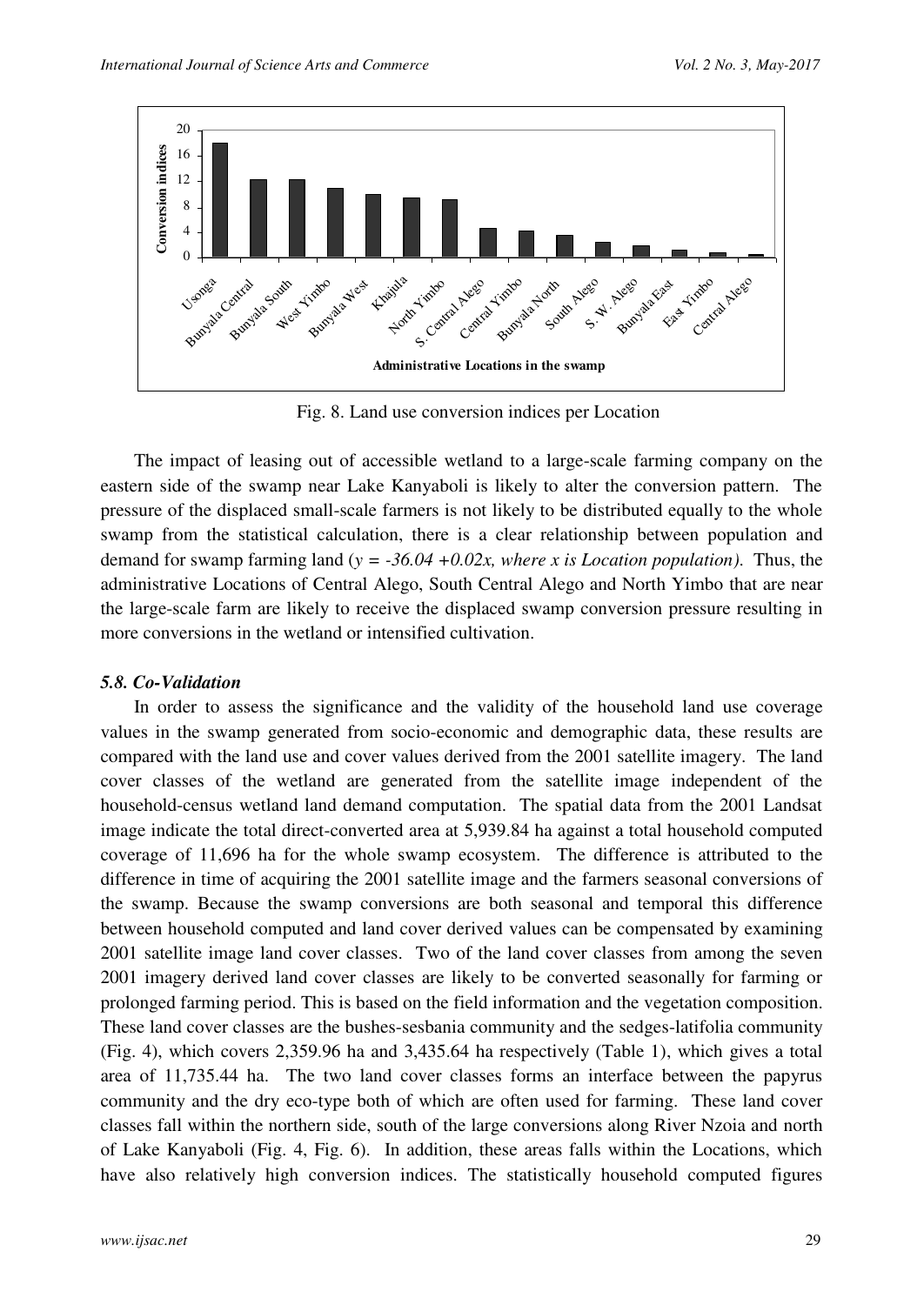11,696 ha are within a range of >90% of 2001 satellite imagery derived values at 11,735.44 ha, which validates the statistical calculations approach and in default the landuse changes drivers in the Yala swamp.

#### **6.1. Discussion**

According to Bičík et al (2015) demographic variables like growth rate are among the frequently cited underlying variables in land use and cover changes, which recur here in the Yala swamp as well. Most of land use and cover change studies have focussed on deforestation relative to wetlands degradation, but valuable lessons by can be drawn from these deforestation studies on land cover change (Merten et al*,* 2000, Ampofo, 2015). Other experiences can also be drawn from rangelands (Serneels and Lambin, 2001) and studies on human impact in wetlands (Mugisha, 2002; Githaiga et al, 2003). Use of interdisciplinary approach allows great understanding of the interaction between socio-economic and land use and covers changes (Rindfuss et al*,* 2004; Bičík et al 2015). This approach was adopted in the Yala swamp study. In the Yala swamp, several factors, which are largely demographic in nature are responsible for driving land-cover changes. From the household data analysis, cultivation in the swamp was identified as the most significant proximate driver of land-cover change. The main aim of farming in the wetland is to supply domestic food and raise subsistence income. In addition, other local drivers of land cover changes include grazing, mining of clay for brick making and macrophytes harvesting. The drive for cultivation in the swamp emanate demand created by high household and population densities, reducing land acreage and low soil fertility.

According to Lambin et al*,* (2001); [Miyamoto](http://www.sciencedirect.com/science/article/pii/S1389934114000768) et al, (2014); Bičík et al (2015) demand for food is among agricultural activities that constitute major driver for land cover change. In Africa, subsistence agriculture is a major factor. While in Latin America and Asia pasture and commercial logging are major drivers (Geist and Lambin, 2002). In lake Victoria basin wetland uses especially is dominated by cultivation (Turyahabwe et al*,* 2013; Ogello et al, 2013). Use of wetland for cultivation has been noted in other areas like India, which contributes to land cover change (Govindaprasad and Manikandan, 2014). It is however noted that other major drivers housing have little effect in Yala swamp because the annual floods do not allow permanent settlement.

From the statistical analysis, it is clear that population and agriculture have a clear relationship as determinant of wetland land cover change. Among the demographic variables analysed, the major ones are identified as household number, population and household densities, which are directly related to swamp accessibility. Overall, areas characterised by large swamp conversions have high demographic densities and wetland accessibility.

 The large swamp area, good soils, good infrastructures and easy terrain among other factors attracts more people in the swamp area hence more conversions especially in the northern section. Similar observation have been made by other scientist on effect of demographic variables in a particular area [\(Miyamoto,](http://www.sciencedirect.com/science/article/pii/S1389934114000768) 2013; Govindaprasad and Manikandan, 2014; Manh Vu et al, 2014). In Yala swamp, the area along river Nzoi north of the swamp have in particular large conversions, which are attributable to higher population and household densities coupled with easy and large swamp accessibility. This exerts high conversion on the swamp. In order to convert the swamp into farming area, several factors are at play among them household labour supply is critical, which is a constrain in low population density areas.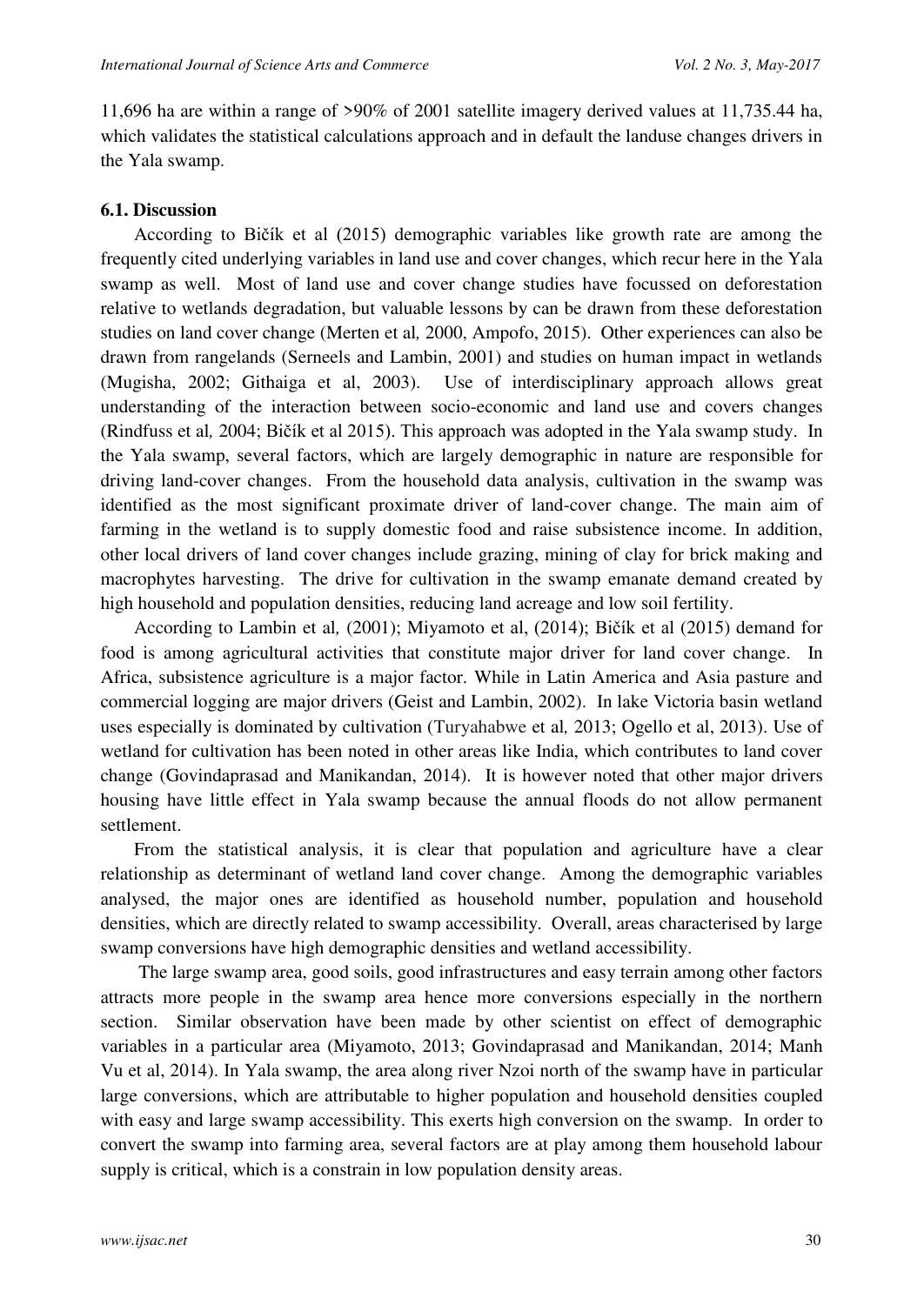It is noted that two other factors though not strongly related and directly linked to land conversion act as underlying factors. The two are transport network that assist in movement of farming products along river Nzoia part of the wetland to other nearby markets. The second factor is the presence of agrarian community on this side the Luhyas compared to the agropastoralists the Luos in the southern side. Thus, the frequent and high flood occurrence does not deter the Luhyas from farming in the area when water recedes because floods bring fertile soils each season. This outcome supports the argument that land availability and physical infrastructures act as underlying drivers of land cover change (Polyakov and Zhang, 2008; Manh Vu et al, 2014; Govindaprasad and Manikandan, 2014; Bičík et al 2015; Rawat and Kumar 2015). Similarly, in Cameroon, the proximate of road infrastructure was directly linked to deforestation (Mertens and Lambin, 2000).

Land use changes are characterised by high dynamics that create diverse heterogeneity in agricultural land that limit predictability using statistics like regression analysis for projections. Introduction of new land use dimensions like mechanisation triggers new land cover change dynamics like mechanisation in Southern, Kenya (Serneels and Lambin, 2001) and marketing oriented farming in Southern Cameroon (Mertens and Lambin, 2000) and seed production farm in Yala swamp (Gok, 1994; Aloo, 2003; Ogello et al 2013; Envertek Africa 2015). These dynamics often increase population density supplying labour for land cover change. In the case of Yala seed production area, leasing of this portion for large scale farming introduces new dynamics in land cover change and distorted the indigenous community low technology gradual household pressure on the wetland. The effect of wetland utilisation intensification will be felt most in administrative units bordering this area like North Yimbo mainly emanating from small scale farming to supply food to large scale farm works. Income from the large scale farm is likely to be devoted to purchase of food along with other household demands like education and health. Noting that drivers form complex web of interactions, the effect of this emerging scenario and how it shapes land use and cover change is currently not clearly understood. According to Bičík et al (2015) development of market driven farming can change drivers of land cover change significantly. Other drivers of land use and cover changes could be triggered by change in legislations, economic and climate change. For example, according to Merten et al (2000), IMF structural adjustments programmes in early 1990s triggered accelerated deforestation in Cameroon.

It is noted that increase of subsistence agriculture in Yala swamp is due to high population density which creates demand for farming area in a low economic prospects that limits alternative livelihood options. This compares well with studies in Honduras, where lack of alternative economic possibilities lead to proportionate increase of farming area with population increase (Kok, 2004). The area around Yala swamp is characterised by unreliable rainfall average 760mm per annum, which is inadequate for rainfed farming meaning that the swamp provides an ideal alternative towards food production. Emergency of economic activities like the large scale farming in the area is likely to attract more people thus changing the demographic dynamics such as increase in population driving up demand for farming in the wetland. The true impact of this scenario will need monitoring to capture the emerging large scale farming associated demographic scenarios. At the moment such argument as like market driven land use change as advanced by von Thuenen indicated weak influence as, market influence is shadowed by subsistence farming and poor road status, dry weather roads.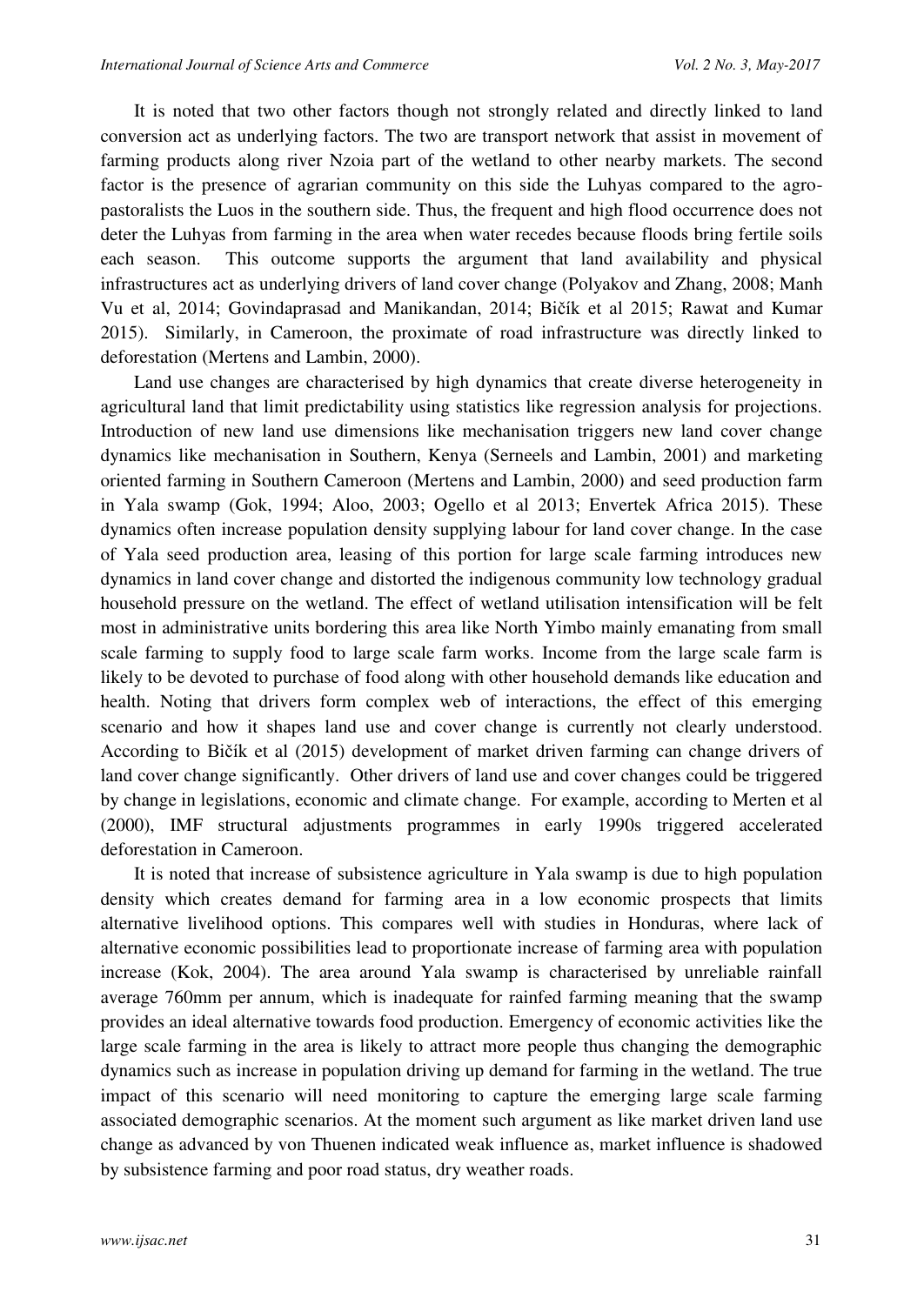Comparing the derived land use and cover changes data from the satellite imagery are within 50% of the household computed data, indicating the high validity of the statistical computation when approached from Yala swamp as a whole. However, this does not hold at administrative units due to high spatial variability meaning that more household data would be required on conversation rates to enable predicting conversion at administrative Location level

Yala swamp lack a management plan and with disjointed and low initiative in conservation locally the current wetland conversion to cultivated land are predictably bound to continue increasing. The issue of lack of management strategy has been cited before (Ogello et al, 2013). At the moment farming land demand is based on demographic variables like increase in population and household densities and overall more swamp conversion will take over time as population increase. Other variables like improvement in road networks are crucial in determining land demand and overall conversions in the Yala swamp.

#### **6.2. Conclusion**

The drivers of land cover change in the Yala swamp are numerous although the need to meeting domestic food and meet livelihood aspects like income are more significant. The use of statistical model allows us to uncover the source of pressure to convert the swamps, which are mainly demographic variables, population and household densities. However, using this approach we are not able to locate specific area of change but rather we can predict new conversion especially from low flooding zones. However, we cannot predict specific time of change and magnitude as change as this is compounded by other variables like infrastructural change and economic growth dynamics.

This raises the question of scale in co-validation. By comparing the remote sensed value and socio-economic value of the whole ecosystem this work well but at lower sale of administrative location, our ability to predict conversion is limited by other variables at this lower spatial scale. According to Miyamoto (2013), among variables that complicate spatial variables in land cover change include policy change and infrastructure development since they operate as underlying drivers to proximate land activity. At the moment road infrastructure limits transportation of farm products but improved like upgrading to bitumen standard would increase market access and thus more demand for farming area. With the current inadequate infrastructures in the swamp area, this limits wetland utilisation and the low income levels also limit land cover change in terms of adoption of high technology for land use by the indigenous community. In conclusion, a policy on conservation on the sustainable management of the wetland may contribute to lower rate of wetland conversions and possible restoration as well as change the path and magnitude of the current drivers.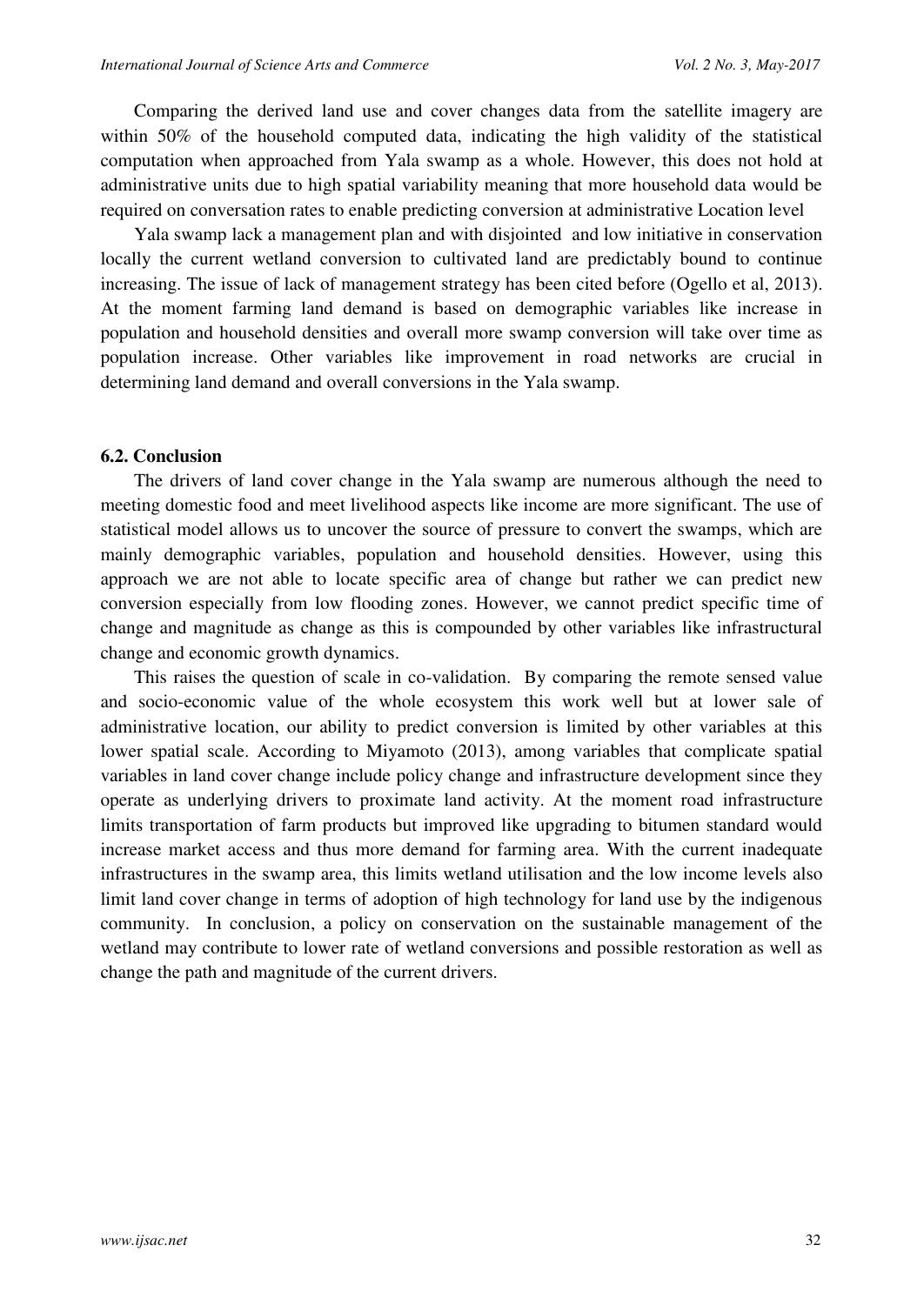#### **References**

- Ampofo, S., Ampadu, B., & Abanyie, S.K. (2015). Landcover Change Patterns in the Volta Gorge Area, Ghana: Interpretations from Satellite Imagery. Journal of Natural Sciences Research, Vol.5 (4), 2224- 3186 (Paper), 2225-0921 (Online).
- Abila, R. (1998). Utilisation and economic valuation of the Yala swamp wetland, Kenya. In: Gawler, M. (Ed.), Strategies for wise use of wetlands: best practices in participatory management, Proceedings of 2<sup>nd</sup> International Conference on Wetlands and Development, (November 1998, Dakar, Senegal). Wetlands International IUCN, WWF Publications No. 56, Wageningen, The Netherlands.
- Aloo, P. A. (2003). Biological diversity of the Yala swamp lakes, with special emphasis on fish species composition, in relation to changes in the Lake Victoria Basin (Kenya): threats and conservation measures. Biodiversity and Conservation 12, 905–920.
- Asselen, S. V., Verburg, P. H., Vermaat, J.E., & Janse, J.H. (2013) Drivers of Wetland Conversion: a Global Meta-Analysis. Drivers of Wetland Conversion: a Global Meta-Analysis. PLoS ONE 8(11), 81292-10.1371.
- Benson, B. J., & Mackenzie, M. D. (1995). Effects of sensor spatial resolution on landscape structure parameters. Landscape Ecology 10, 13-120.
- Bičík, I., Kupková, L., Jeleček, L., Kabrda, J., Štych, P., Janoušek, Z., & Winklerová, J. (2015). Land Use Changes in the Czech Republic 1845–2010 : Socio-Economic Driving Forces. [Springer](http://library.wur.nl/WebQuery/clc?titelbeschrijving=%22Springer%20Geography%22)  [Geography](http://library.wur.nl/WebQuery/clc?titelbeschrijving=%22Springer%20Geography%22) (ISSN 2194-315X), 9783319176703; 9783319176710.
- Binswanger, H. P., & McIntire, J. (1987). Behaviour and material determinants of production relations in land abundant tropical agriculture. Economic Development and Cultural Change 36, 73-99.
- Boserup, E. (1965). The conditions of agricultural growth. The economics of agrarian change under population pressure (pp. 18-34). London, Earthscan Publications Ltd.
- Brown, L. R. (1994). Full house: reassessing the earth's population carrying capacity. W. W. Norton, New York.
- Daniels, A. E., & Cumming, G.S. (2008). Conversion or Conservation? Understanding Wetland Change in Northwest Costa Rica. Ecological Applications. Volume 18(1), 1–281.
- Envertek Africa Consult Limited, (2015). Proposed sugarcane plantation and processing mill for dominion farms limited in Siaya county location: reclaimed section of Yala swamp on longitude 34.171380 east and latitude 0.022992 north in the flood plain of river Yala in Siaya and Bondo subcounties in Siaya county, Kenya. Environmental and social impact assessment (esia) study report. Dominion farms limited (dfl)
- Geist, H. M., & Lambin, E. F. (2002). Proximate causes and underlying driving forces of tropical deforestation. BioScience 52 (2), 143-150.
- Gichuki, J., Guebas, F. D., Mugo, J., Rabuor, C. O., Triest, L., & Dehairs, F. (2001). Species inventory and the local uses of the plants and fishes of the Lower Sondu Miriu wetland of Lake Victoria, Kenya. Hydrobiologia 458, 99–106.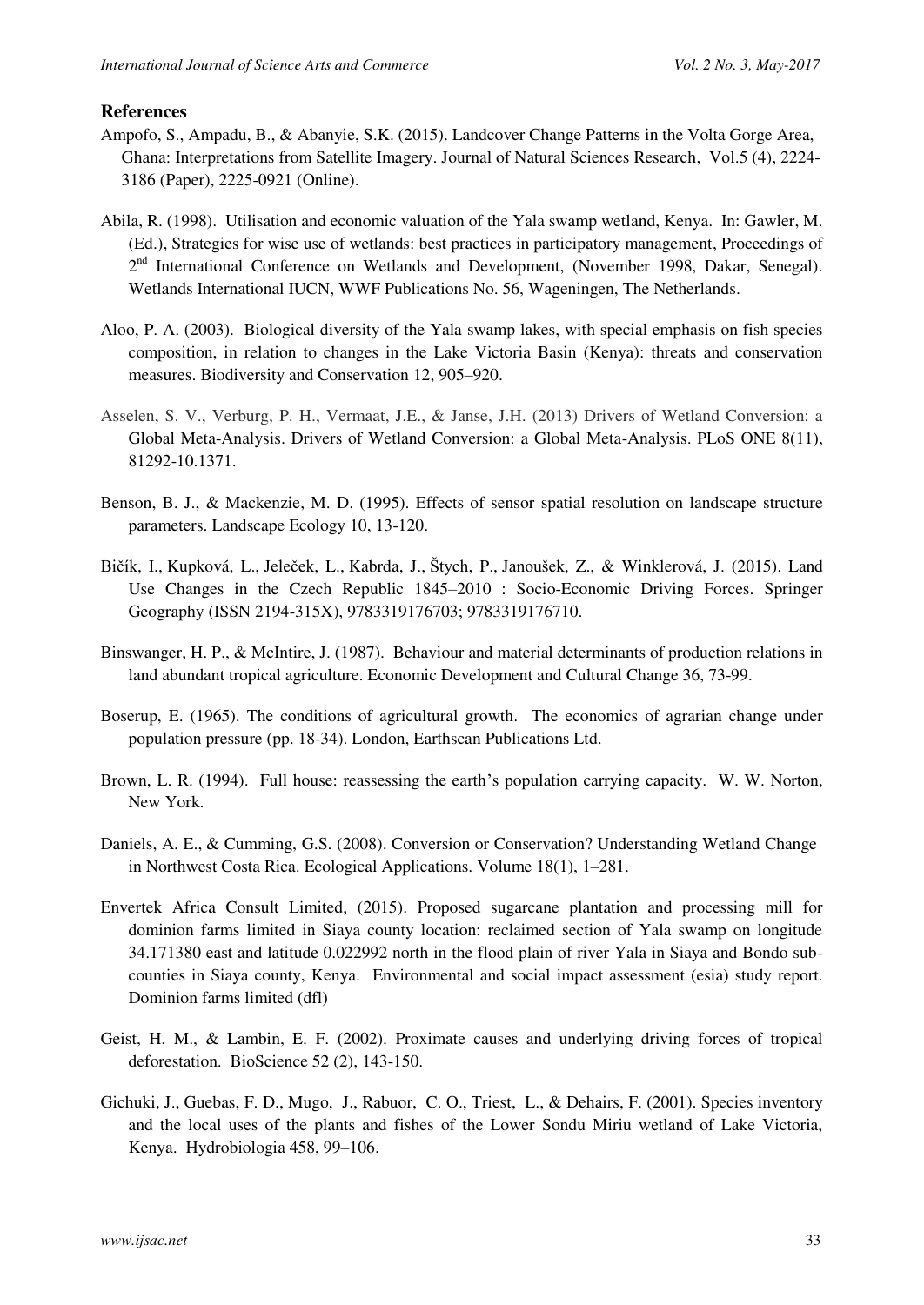- Githaiga, J. M., Reid, R., Muchiru, A., & van Dijk. S. (2003). Survey of water quality changes with land use type, in the Loitokitok Area, Kajiado District, Kenya. Land Use Change Impacts and Dynamics (LUCID) Project Working Paper 35, Nairobi, Kenya: International Livestock Research Institute.
- Government of Kenya, (1994). District development plan; Siaya District. Government Printers, Nairobi.
- Govindaprasad, P. K., & Manikandan, K. (2014). Agricultural Land Conversion and Food Security: A Thematic Analysis. International Research Journal of Agriculture and Rural Development. Issn, Vol.3.No.1, 2319-331x.
- Green, G. M., & Sussman, R. W. (1990). Deforestation history of the eastern rain forest of Madagascar from satellite images. Science 2, 212-215.
- Hardin, G. (1968). The tragedy of the commons. Science 162, 1243 1248.
- Hoekstra, D., & Corbett, J. (1995). Sustainable agricultural growth for highlands of east and central Africa: prospects to 2020. Paper presented at the EcoRegions of the developing world: a lens for assessing food, agriculture and the environment to the year 2020. In ICRAF, 2000. Improved land management in the Lake Victoria basin: linking land and lake, research and extension, catchment and Lake Basin. First Technical Report, Start-up Phase, July 1999 to June 2000, ICRAF and Ministry of Agriculture and Rural Development.
- Hollis, G. E. (1990). Environmental impact of development on wetlands in arid and semi-arid lands. In: Wetlands and Integrated River Basin Management. Experiences in Asia and the Pacific. United Nations Environment Programme, Nairobi.
- Huigen, M. G. A. (2004). First principles of the Mameluke multi-actor modelling framework for land use change, illustrated with a Philippine case study. Environmental Management 72, 5-21.
- ICRAF. (2000). Improved land management in the Lake Victoria Basin: linking land and lake, research and extension, catchment and Lake Basin. First Technical Report, Start-up Phase, July 1999 to June 2000. ICRAF and Ministry of Agriculture and Rural Development.
- Jahagirdar, A., Patil, M., Pawar, V., & Kharat, V., (2016). Comparative Study of Satellite Image Edge Detection Techniques. International Journal of Innovative Research in Computer and Communication Engineering (Vol. 4, Issue 5, 2320-9801.
- Johnson, T. C., Kelts, K., & Odada, E. (2000). The holocene history of Lake Victoria. AMBIO: A Journal of the Human Environment 29 (1), 2-11.
- Jones, J. R. (1998). Colonization in Central America. In: Kok, K., (2004). The role of population in understanding Honduran land use patterns. Journal of Environmental Management 72, 73-89.
- Kairu, J. K. (2001). Wetland Use and Impact on Lake Victoria, Kenya Region. Lakes and Reservoirs. Research and Management 6, 117 - 125.
- Kareri, R. W. (1992). The sociological and economic values of Kenya's wetlands. In Crafter, S. A., Njuguna, S. G and Howard, G. W (Eds) 1992, Wetlands of Kenya, Proceedings of the Kenya Wetlands Working Group Seminar on Wetlands of Kenya, National Museums of Kenya, Nairobi, Kenya 3-5 July 1991. Vii + 183pp.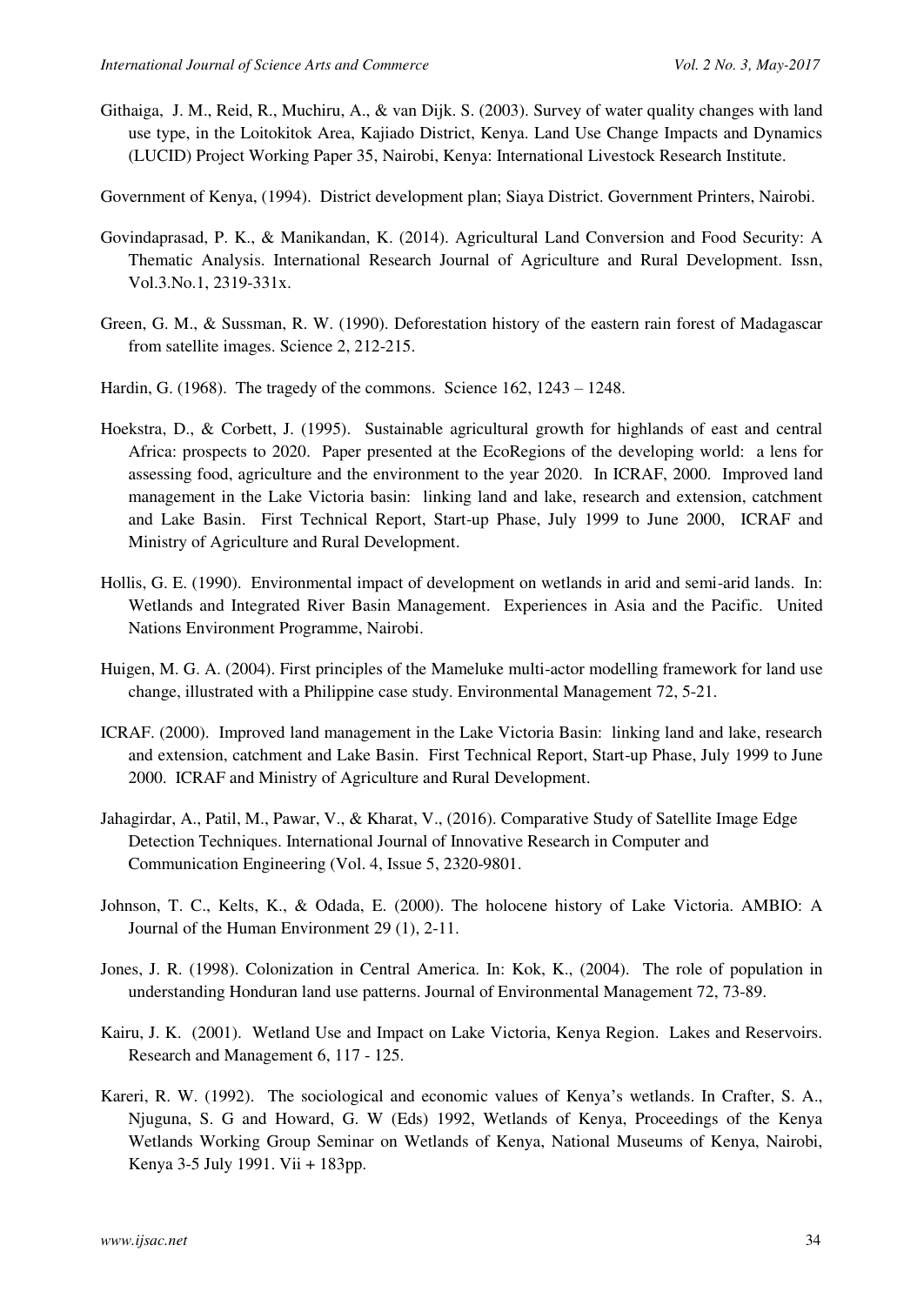- Kloer, B. R. (1994). Hybrid parametric/non-parametric image classification. Paper Presented at the ACSM-ASPRS Annual Convention, Reno, Nevada.
- Kok, K., Farrow, A., Veldkamp, A., & Verburg, P. H. (2001). A method and application of multi-scale validation in spatial land use models. In: Serneels, S., Lambin, E. F., 2001. Proximate causes of land-use change in Narok district, Kenya: a spatial statistical model. Agriculture, Ecosystem and Environment 85, 65-81.
- Kok, K. (2004). The role of population in understanding Honduran land use patterns. Journal of Environmental Management 72, 73-89.
- Kwast, J. (2002). Land cover classification and DEM generation. Using SPOT and Landsat images in the Lake Victoria basin, Western Kenya.
- Lambin, E.F., Turner II, B. L., Geist, H. J., Agbola, S. B., Angelsen, A., Bruce, J. W., Coomes, O. T., Dirzo, R., Fischer, G., Folke, C., George, P. S., Homewood, K., Imbernon, J., Leemans, R., Xi, Li., Moran, E. F., Mortimore, M., Ramakrishnan, P. S., Richards, J. F., Skanes, H., Steffen, W., Stone, G. D., Svedin, U., Veldkamp, T. A., Vogel, C., & Xu, J. (2001). The causes of land-use and land-cover change: moving beyond the myths. In: McConnell, W. J., Sweeney, S. P., Mulley, B., 2004. Physical and social access to land: spatio-temporal patterns of agricultural expansion in Madagascar. Agriculture, Ecosystems and Environment 101, 171-184.
- Lehnera, B., & Do¨lla, P. (2004).1Development and validation of a global database of lakes, reservoirs and wetlands. Journal of Hydrology 296, 1–22
- Lillesand, T. M., & Kiefer, R. W. (1987). Remote sensing image interpretation. 2nd Edition. John Wiley, Chichester and New York.
- Luan, Z., & Zhou, D. 2013. Impacts of Intensified Agriculture Developments on Marsh Wetlands. The Scientific World Journal. Volume 2013 (2013), Article ID 409439, 10 pages.
- Manh, Vua, Q., Lea, BQ., Frossardd, E., & Vlek, P. L. G., (2014). Socio-economic and biophysical determinants of land degradation in Vietnam: An integrated causal analysis at the national level / Land Use Policy 36, 605–617
- Melton1, J. R., Wania, R., Hodson, E. L., Poulter, B., Ringeval, B., Spahni, R., Bohn, T., Avis, C. A., Beerling, J., Chen, G., Eliseev, A. V., Denisov, S. N., Hopcroft, P. O., Lettenmaier, D. P., Riley, W. J., Singarayer, J. S., Subin, Z.M., Tian, H., Zurcher, S., Brovkin, V., van Bodegom, P. M., Kleinen, T., Yu, Z. C., & Kaplan, J. O. (2013). Present state of global wetland extent and wetland methane modelling: conclusions from a model inter-comparison project (WETCHIMP). Biogeosciences, 10, 753–788
- Mertens, B., & Lambin, E. F. (2000). Land-cover changes trajectory in southern cameroon. Annals of the association of american geographers  $90(3)$ ,  $467 - 494$ .
- Mertens, B., Sunderlin, W. D., Ndoye, O., & Lambin, E. F. (2000). Impact of macroeconomic change on deforestation in South Cameroon: integration of household survey and remotely-sensed data. World Development 28 (6), 983-999.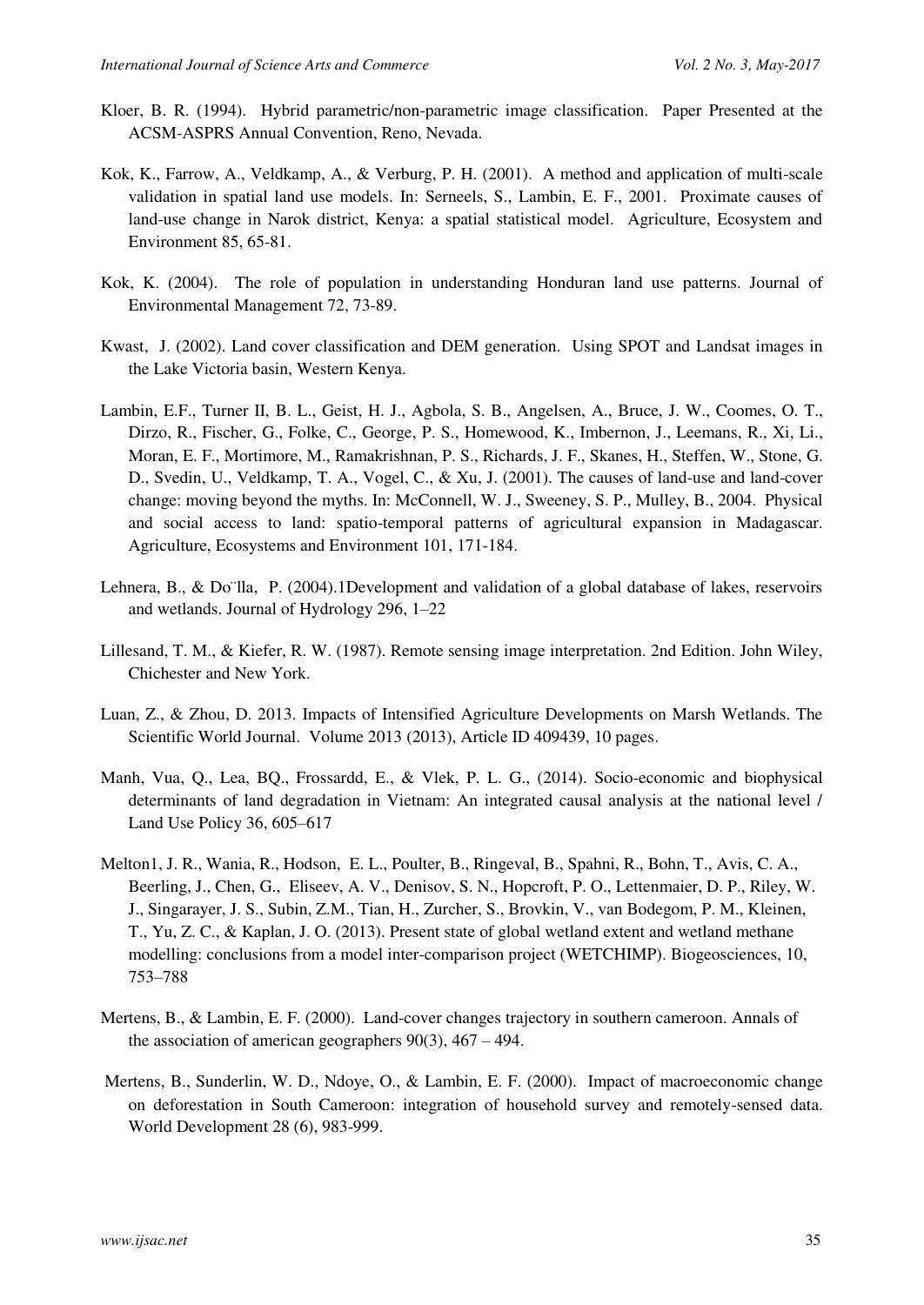- Mugisha, S. (2002). Root causes of land cover/use change in Uganda: An account of the past 100 years. Land Use Change Impacts and Dynamics (LUCID) Project Working Paper 14; Nairobi, Kenya: International Livestock Research Institute.
- Mugo, F. W., & Shikuku, O., (2000). Improved land management in the Lake Victoria Basin: linking land & lake, research and extension, catchment and Lake Basin. Natural resources use, constrains and possible intervention. The case for Ombaka Wetlands Focal Area in Nyando District. World Agroforestry Centre-ICRAF, Nairobi.
- [Miyamoto,](http://www.sciencedirect.com/science/article/pii/S1389934114000768) M., Parid, M. M., Aini, Z. N., & Michinaka, T. (2014). Proximate and underlying causes of forest cover change in Peninsular Malaysia. [Forest Policy and Economics](http://www.sciencedirect.com/science/journal/13899341)**.** [Volume 44,](http://www.sciencedirect.com/science/journal/13899341/44/supp/C) Pp 18–25.
- Mwita, E., Menz, G., Misana, S., & Nienkemper, P. (2012). Detection of Small Wetlands with Multi Sensor Data in East Africa. Journal of Advances in Remote Sensing, 1, 64-73.
- Narumalani, S., Rundquist, D. C., Maeder, J., & Payton, S. (1999). Characterizing patterns and trends of wetland vegetation using the Normalized Difference Vegetation Index (NDVI). Centre for Advanced Land Management Information Technologies (CALMIT), University of Nebraska, USA.
- Nasongo, A. A. S., Zaal, F., Dietz, T., & Okeyo-Owuor, J. B. (2015).Institutional Pluralism, access and use of wetland resources in Nyando papyrus, Kenya. Journal of Ecology and the natural Environment. Vol 7(3), 56-71.
- Njiru, M., Waithaka, E., Muchiri, M., van Knaap, M., & Cowx, I. G. (2005). Management of Lake Victoria fisheries Exotic introductions to the fishery of Lake Victoria: What are the management options? Lakes & Reservoirs: Research and Management 2005 10, 147–155.
- Turyahabwe, N., Kakuru, W., Tweheyo, N., & Tumusiime, D. M. (2013). Contribution of wetland resources to household food security in Uganda. Agriculture & Food Security, 2:5.
- OECD, (1996). Guidelines for aid agencies for improved conservationand sustainable use of tropical and sub-tropical wetlands, Tech. rep., Organization for Economic Co-operation and Development, Paris, France.
- Ogello, E. O., Obiero, K., & Munguti, J. M. (2013). Lake Victoria and the Common Property Debate: Is the Tragedy of the Commons a Threat to its Future? Lakes, Reservoirs and Ponds, Vol. 7(2), 101- 126,
- Otieno, M. N., Odenyo, V. O. A., & Okeyo, J. B. (2001). The capabilities of multispectral Landsat TM for mapping spatial landscape characteristics of a tropical wetland. The case of Yala swamp, Kenya. In proceedings of LVEMP, First Regional Scientific Conference  $3<sup>rd</sup>-7<sup>th</sup>$  December 2001, Kisumu, Kenya.
- Pender, J., (1998). Population growth, agricultural intensification, induced innovation and natural resource sustainability: An application of neoclassical growth theory. Agricultural Economics 19, 99- 112.
- Pingali, P., Bigot, T., & Binswanger, P. H. (1987). Agricultural mechanisation and the evolution of farming systems in Sub-Saharan Africa (pp. 216). Baltimore, MD, USA: The John Hopkins University Press. (A World Bank publication).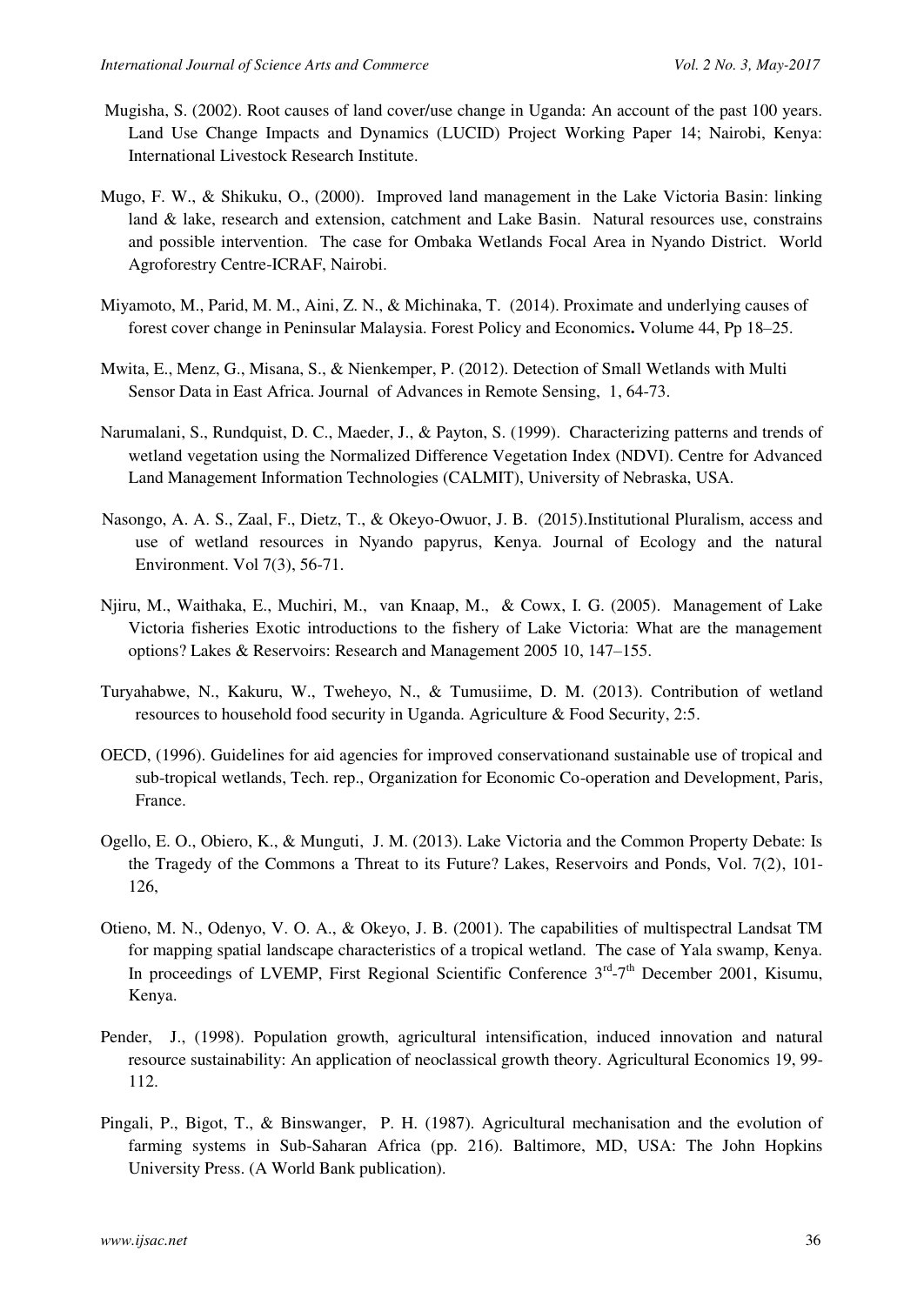- Polyakov, M., & Daowei, D. (2008). Population Growth and Land Use Dynamics along Urban–Rural Gradient Maksym. Journal of Agricultural and Applied Economics, 40,2, 649–666.
- Rawat, J. S., & Kumar, M. (2015). Monitoring land use/cover change using remote sensing and GIS techniques: A case study of Hawalbagh block, district Almora, Uttarakhand, India. [The Egyptian](http://www.sciencedirect.com/science/journal/11109823)  [Journal of Remote Sensing and Space Science.](http://www.sciencedirect.com/science/journal/11109823) [Volume 18, Issue 1,](http://www.sciencedirect.com/science/journal/11109823/18/1) 77–84.
- Reid, R. S., Gachimbi, L. N., Worden, J., Wangui, E. E., Mathai, S., Mugatha, S. M., Campbell, D. J., Maitima, J. M., Butt, B., Gichohi, H., & Ogol, E., (2004). Linkages between changes in land use, biodiversity and land degradation in the Loitokitok Area of Kenya. Land Use Change Impacts and Dynamics (LUCID) Project Working Paper 49 Nairobi, Kenya: International Livestock Research Institute.
- Rindfuss, R. R., Stephen, J., Walsh, S. J., Turner II, B. L., Fox, J., &Mishra, V. (2004). Developing a science of land change: Challenges and methodological issues. Proceedings of the National Academy of Sciences 101 (39), 13976–13981.
- Rudel, T. K., & Roper, J. (1996). Regional patterns and historical trends in tropical deforestation, 1976- 1990: a qualitative comparative analysis. Ambio 27 (4), 160-166.
- Ruthenberg, H. (1976). Farming systems in the tropics,  $2<sup>nd</sup>$  ed. Oxford, England: Oxford University Press.
- Sangale, F., Okungu, J., & Opango, P. (2001). Variation of flow of water from Rivers Nzoia, Yala and Sio into Lake Victoria. Proceedings of Lake Victoria Environment Management Programme (LVEMP), First regional scientific conference  $3<sup>rd</sup>-7<sup>th</sup>$  December 2001, Kisumu, Kenya.
- Schelhas, J. (1996). Land use choice and change: intensification and diversification in the lowland tropics of Costa Rica. Human Organization 55, 298-306.
- Saura, S. (2003). Effects of remote sensor spatial resolution and data aggregation on selected fragmentation indices. Landscape Ecology 19: 197-209.
- Serneels, S., & Lambin, E. F. (2001). Proximate causes of land-use change in Narok district, Kenya: a spatial statistical model. Agriculture, Ecosystem and Environment 85, 65-81.
- Stonich, S. C. (1993). The political ecology of poverty and environmental destruction in Honduras. Westview Press Inc, Oxford.
- Thenya, T. (2006). Analysis of Macrophyte Biomass Productivity, Utilization and its Impact on Various Eco-Types of Yala Swamp, Lake Victoria Basin, Kenya. Ecology and Development series No. 45, 2006. Cuvillier Verlag Gottingen.
- Turner, M. G., O'Neill, R. V., Gardner, R. H., & Milne, B. T., (1989). Effects of changing spatial scale on the analysis of landscape pattern. Landscape Ecology 3, 153-162.
- Turyahabwe, N., Kakuru, W., Tweheyo, M., & Tumusiime, D. M. (2013). Contribution of wetland resources to household food security in Uganda Agriculture & Food Security, 2,5.
- U.S., Geological Survey. (2001). Landsat ETM scene, WRS-2 Path (170), Row (060), level orthorectified. Sioux Falls, South Dakota: USGS.